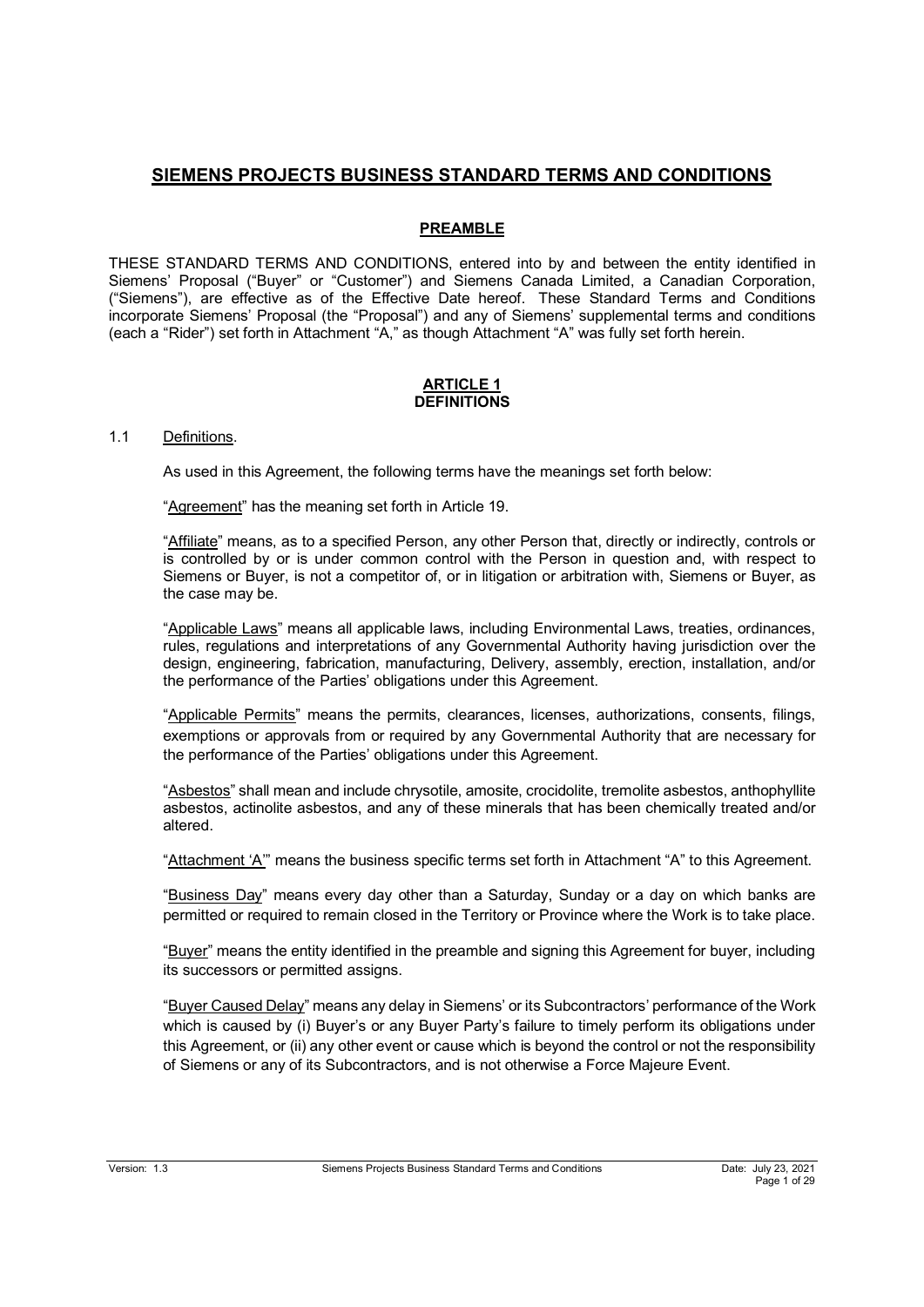"Buyer Documents" means all drawings, specifications and other information with respect to the Project and Work to be provided by Buyer in accordance with Buyer's Documents Submission Schedule set forth in Attachment "A."

"Buyer Documents Submission Schedule" means the schedule specified in Attachment "A," identifying the Buyer Documents and the dates by which Buyer shall submit such Buyer Documents to Siemens.

"Buyer Event of Default" has the meaning set forth in Section 14.2.

"Buyer Party" or "Buyer Parties" means Buyer, any Affiliate of Buyer, and any of their respective contractors, subcontractors, employees, laborers, materialmen, agents or representatives which is not a competitor of Siemens.

"Buyer Permits" has the meaning set forth in Section 5.5.

"Contract Price" means the cumulative price payable by Buyer with respect to all Work which Siemens shall perform or provide in connection with this Agreement, as the same is set forth in Section 4.1 of this Agreement.

"Convenience Termination Payment" has the meaning set forth in Section 14.3.

"Default Termination Payment" has the meaning set forth in Section 14.2.

"Delivery," "to Deliver," "Delivering," or "Delivered" means, for each component of any particular Equipment, or initial Spare Parts, being supplied by Siemens to Buyer pursuant to this Agreement, the arrival at the delivery point of such component or to such other location as is mutually agreed by Buyer and Siemens.

"Effective Date" means last date on which this Agreement became fully executed.

"Environmental Laws" means applicable national, [state/provincial], municipal, and local laws as well as all rules, regulations, codes, standards, permits, directives, or ordinances that impose liability or standards of conduct (including disclosure or notification requirements) concerning the protection of human health or the environment, including, without limitation, all laws affecting, controlling, limiting, regulating, pertaining, or relating to the manufacture, possession, presence, use, generation, storage, transportation, detection, monitoring, treatment, Release, disposal, abatement, cleanup, removal, remediation, or handling of Hazardous Materials.

"Equipment" means the installed physical equipment to be provided by Siemens as described in greater detail in the Proposal.

"Final Completion" means that the Work has been completed including all punch list items.

"Final Completion Date" means the date on which Final Completion of Siemens' scope of Work occurs.

"Force Majeure Event" has the meaning set forth in Section 11.2.

"Governmental Authority" means any federal, [state/provincial], local or other governmental, judicial, public or statutory instrumentality, tribunal, agency, authority, body or entity, or any political subdivision thereof, having legal jurisdiction over the matter or Person in question.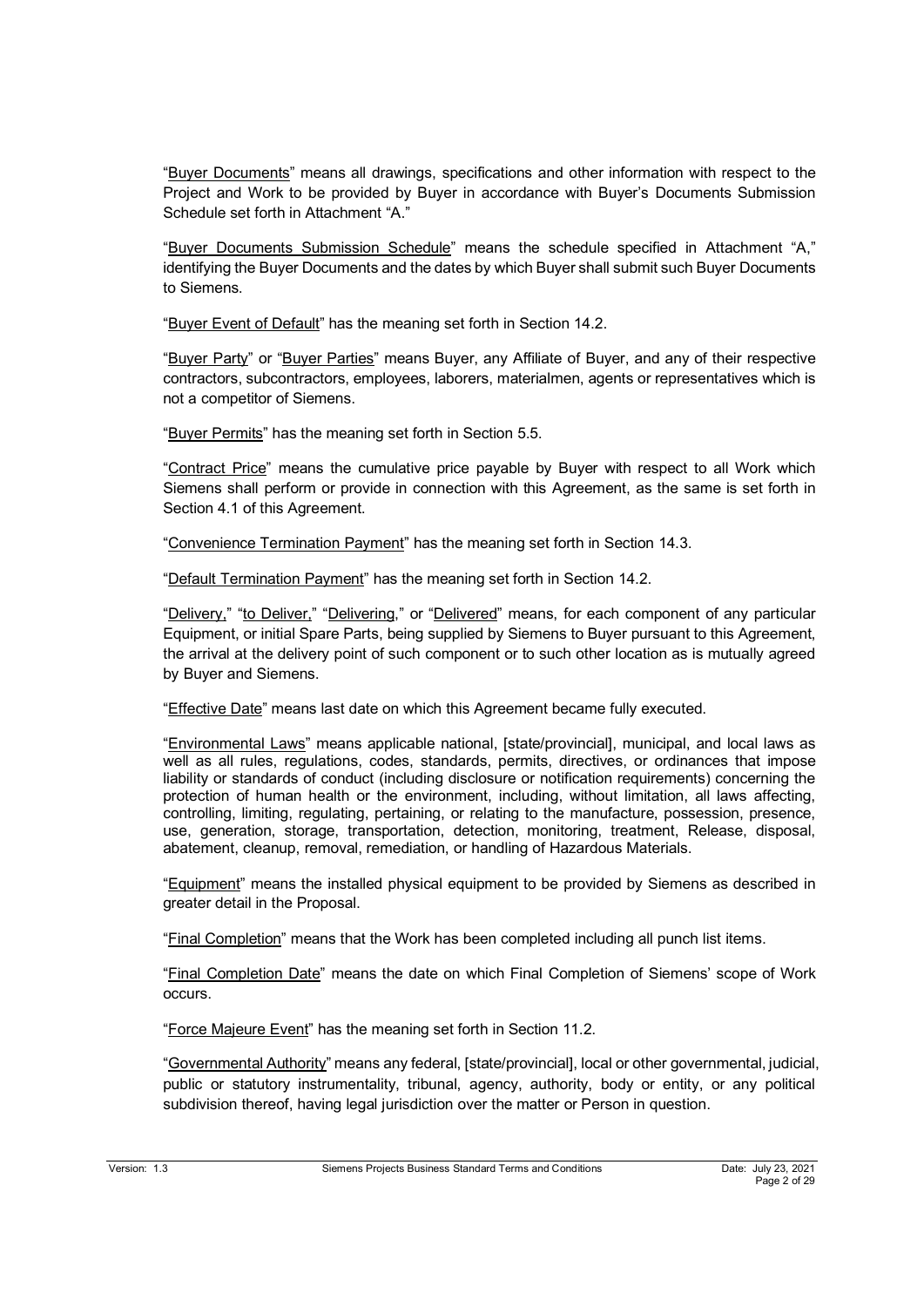"Hazardous Materials" means any material, substance, or waste, that, by reason of its composition or characteristics, is hazardous to human health and/or the environment, including any solid waste or hazardous waste or substance which is regulated by federal or provincial environmental protection laws applicable to the province in which the Project Site is located, as amended, and any other hazardous, toxic or radioactive chemical, waste, byproduct, pollutant, contaminant, compound, product, material or substance, including without limitation, Asbestos, Asbestos containing materials ("ACM"), polychlorinated biphenyls, petroleum (including crude oil or any fraction or byproduct thereof), hydrocarbons, radon, urea, urea formaldehyde, and any other material that is prohibited, controlled, limited or regulated in any manner under any Environmental Laws.

"Import Duties" means any taxes, customs duties, fees, imposts and governmental charges of any kind that are payable upon or in relation to the importation of the components of the Equipment into Canada. Import Duties do not include any property, license, privilege, sales, use, excise, value added, gross receipts (including any business, occupation or similar taxes) and/or transactional taxes now or hereafter applicable to, measured by, or imposed upon or with respect to the transaction, the Equipment, or their sale, their value or their use, or any services (including any Services, as that term may be defined in Attachment "A" (if applicable)) performed in connection therewith imposed by any federal, state or local Governmental Authority in the location where the Work is to be performed.

"Indemnitor" has the meaning set forth in Section 15.1.

"Indemnittee" has the meaning set forth in Section 15.1.

"Intellectual Property Rights" means, with respect to any technology, all related patent rights (including rights in or arising from any pending patent applications), copyrights, rights of use and exploitation in copyrights, neighboring rights, (sui generis) data base rights, inventions, mask works, trade secret rights, trade dress rights, trademark rights, and any other rights analogous to those set forth herein worldwide, and any other proprietary rights relating therein or thereto.

"Lien" means: (a) any mortgage, charge, lien, pledge, hypothecation, title retention arrangement or other security interest, as or in effect as security for the payment of a monetary obligation or the observance of any other obligation; (b) any easement, servitude, restrictive covenant, equity or interest in the nature of an encumbrance, garnishee order, writ of execution, right of set-off, lease, license to use or occupy, or assignment of income; or (c) any agreement to create any of the foregoing or allow any of the foregoing to exist.

"Maintenance Service" shall mean the scheduled and unscheduled maintenance, replacement and repair of components of the Equipment in accordance with the Siemens manuals and revisions thereto, Siemens' technical service bulletins and revisions thereto, and other technical documentation supplied by Siemens to Buyer.

"Notice to Proceed" shall mean the written notice issued by Buyer to Siemens stating that Siemens may begin the Work.

"Outside Notice to Proceed Date" means that date certain identified in the Proposal where Siemens can begin Work and complete the Work in accordance with the Work Schedule.

"Party" or "Parties" means, respectively, Buyer, Siemens or both, as the context requires.

"Patent Cooperation Treaty" means an international patent law treaty, concluded in 1970, that provides a unified procedure for filing patent applications to protect inventions in each of its more than one hundred and forty-five (145) contracting states.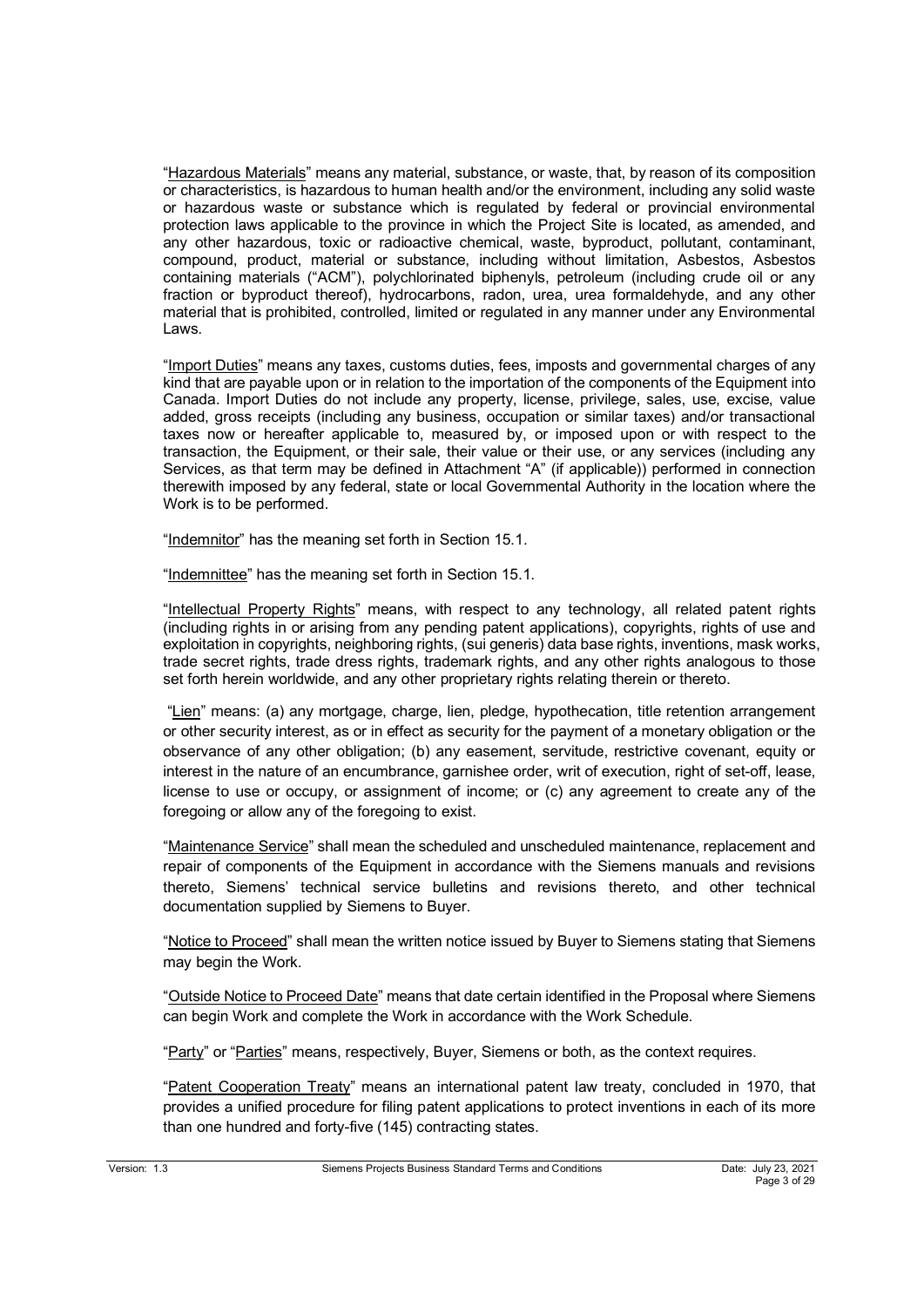"Person" or "Persons" means any individual, corporation, partnership, limited liability company, association, joint stock company, trust, unincorporated organization, joint venture, government or political subdivision or agency thereof.

"Proposal" means the document that is made part of this Agreement that describes the Work and the pricing applicable to the Project.

"Project" is as identified in the Proposal.

"Project Site" means the particular site designated by Buyer on which the Project shall be located.

"Project Infrastructure" has the meaning specified in Section 5.1.

"Release" shall mean any spilling, leaking, pumping, pouring, emitting, emptying, discharging, injecting, escaping, leaching, dumping, or disposing of any Hazardous Materials into the environment, including the abandonment or discard of barrels, containers, and other closed receptacles containing any Hazardous Materials.

"Scope Change" includes where Siemens determines, after receipt of a request for a change, that the change request of Buyer is technically and commercially feasible and requires a change in the scope of Work, Contract Price or the Work Schedule, or (b) Buyer fails to perform its obligations under Article 5 or other provisions of this Agreement and such failure results in increased costs to Siemens or delays Siemens' performance of the Work and/or ability to meet the milestones contained in the Work Schedule, including any guaranteed dates set forth therein, or (c) for any other event set forth in this Agreement for which Siemens has the right to a change in the scope of Work, Contract Price or the Work Schedule; in which case Siemens shall be entitled to a Scope Change Order.

"Scope Change Order" has the meaning set forth in Section 9.2.

"Service and Maintenance Agreement" has the meaning set forth in Section 5.8.

"Siemens**"** means the Siemens entity identified in the preamble and signing this Agreement, including its successors and permitted assigns.

"Siemens Event of Default" has the meaning set forth in Section 14.1.

"Siemens Parties" means Siemens, any Affiliate of Siemens, and any of their respective Subcontractors, employees, laborers, materialmen, agents or representatives, and "Siemens Party" means any of the foregoing.

"Siemens Permits" has the meaning set forth in Section 2.4.

"Spare Parts" means the types and quantities of spare parts for repair of the Work that Buyer is purchasing pursuant to this Agreement.

"Subcontractor(s)" means any Person of any tier supplying material, equipment, labor, goods or services to Siemens in connection with the Work and obligations of Siemens under the Agreement.

"Substantial Completion" or "Substantially Complete" means that the Work, or any identifiable portion thereof, which is sufficiently complete, in accordance with the provisions of this Agreement relating to the Scope of the Work, such that the Buyer will be able to realize from such Work substantially all of the practical benefits intended to be gained therefrom, or otherwise employ the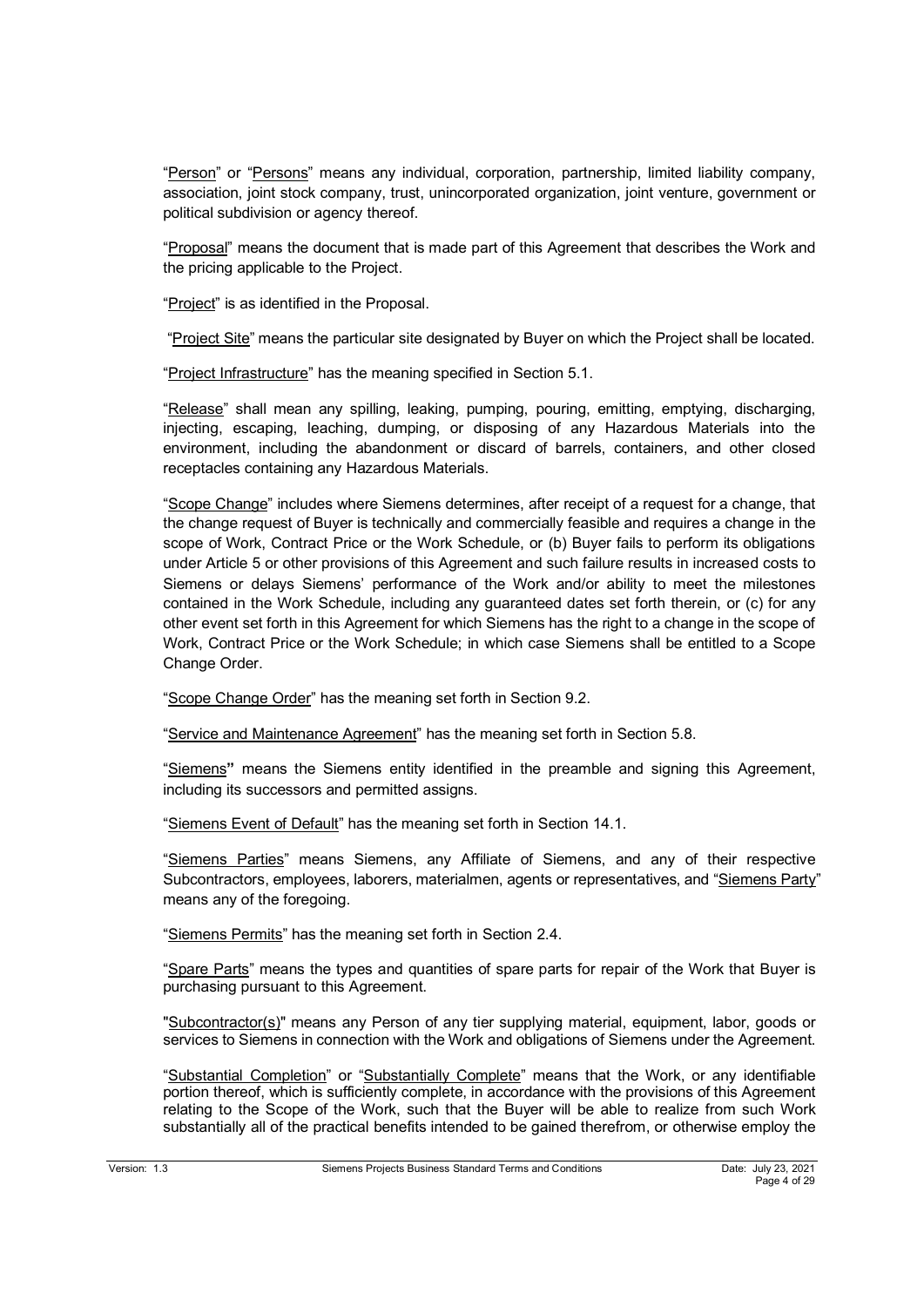Work for its intended purpose with only punch list items remaining.

"Termination for Cause" has the meaning set forth in Section 14.1.

"Warranty" or "Warranties" has the meaning set forth in Section 10.1.

"Warranty Period" has the meaning set forth in Section 10.4.

"Work" means Siemens' scope of work with respect to the Equipment, Major Components, Spare Parts and associated Services and other work supplied by or on account of Siemens and its Subcontractors pursuant to its obligations specified in this Agreement and as identified as Siemens' responsibility in the Proposal.

"Work Schedule" means that certain schedule governing Siemens' provision of the Work and Buyer's performance of certain obligations, attached hereto as an exhibit to Attachment "A," as modified and replaced mutually between the Parties.

## **ARTICLE 2 PERFORMANCE OF THE WORK AND OBLIGATIONS OF SIEMENS**

## 2.1 Work to be Performed by Siemens.

## 2.1.1 General.

Buyer hereby retains the Smart Infrastructure division of Siemens as an independent contractor, not an agent or employee of Buyer, to perform and provide, or cause to be performed and provided, and Siemens hereby agrees to perform and provide, or cause to be performed or provided, all of the Work specified as being within Siemens' scope of Work, all in accordance with the terms and conditions of this Agreement.

### 2.1.2 Standard of Care,

The Work shall be conducted in a manner consistent with the degree of care and skill ordinarily exercised by reputable firms performing the same or similar work in the same locale acting under similar circumstances or conditions.

## 2.1.3 Work Schedule.

Buyer shall issue a Notice to Proceed to Siemens on or prior to the Outside Notice to Proceed Date and Siemens shall conduct the Work in accordance with the Work Schedule set forth in this Agreement.

If at any time prior to issuance of Notice to Proceed, Buyer notifies Siemens in writing that the timing of the Project has changed so that the Work Schedule is no longer accurate, Siemens and Buyer shall negotiate in good faith to undertake a Scope Change Order, amending the Work Schedule and amending the corresponding Outside Notice to Proceed Date, based on the equitable adjustment necessary to overcome any delays and taking into account any prior committed orders that Siemens must fulfill. Any references herein to the Outside Notice to Proceed Date shall be deemed to be the Outside Notice to Proceed Date, as adjusted in accordance with the foregoing. If Buyer has not issued the Notice to Proceed to Siemens by the Outside Notice to Proceed Date, Siemens shall have no obligation to maintain the Work Schedule or abide by any milestone dates set forth therein.

## 2.2 Scheduling and Monitoring of Milestones.

## 2.2.1 Generally.

Except to the extent that Siemens is entitled to a Scope Change Order or other relief provided for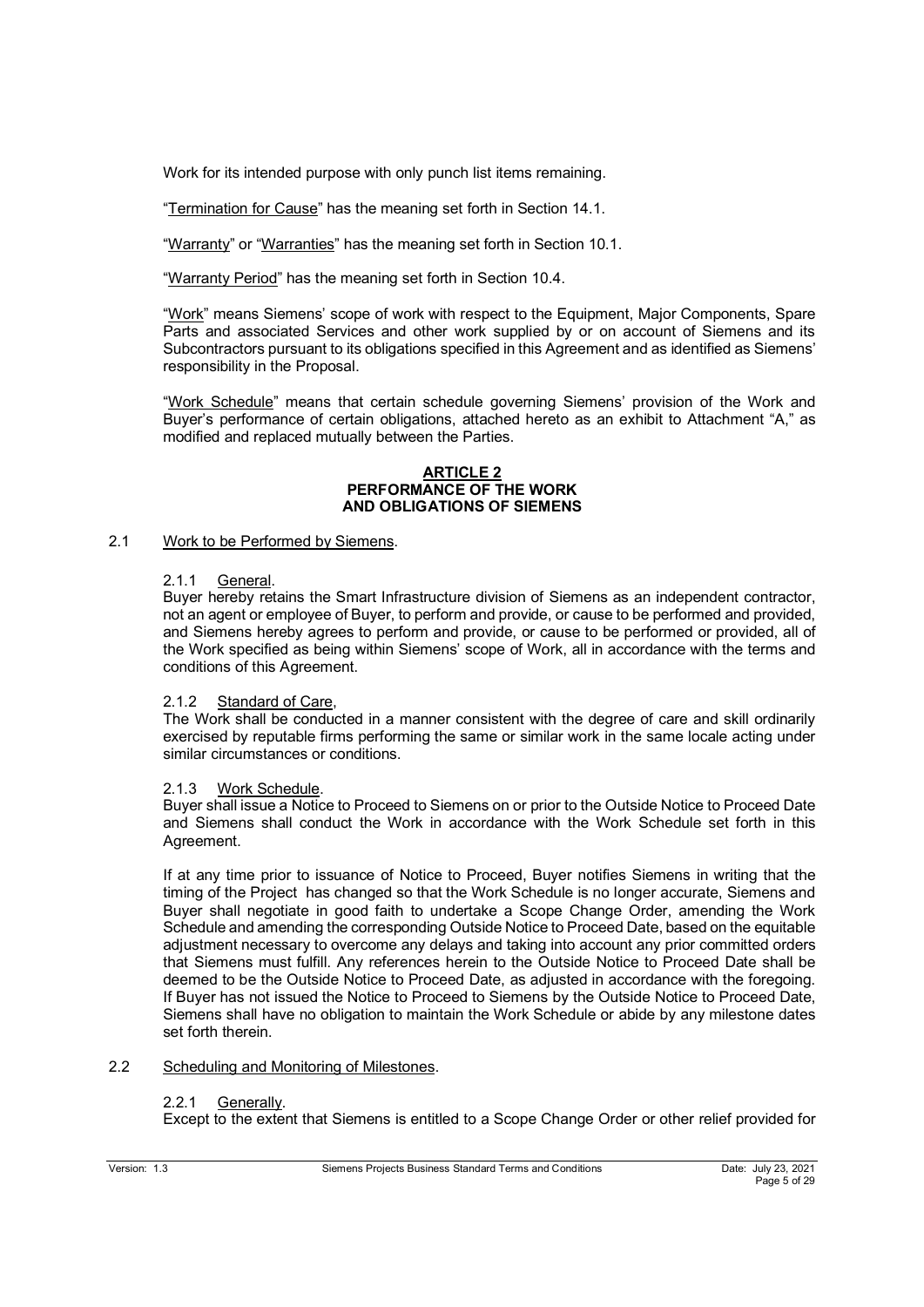in this Agreement, Siemens shall perform its Work in accordance with the Work Schedule. Further, Siemens shall provide periodic reports to Buyer concerning the status of Siemens' activities, including information pertaining to the progress of the Work and any circumstances known at the time of reporting which could be anticipated to cause a material deviation from the Work Schedule.

# 2.2.2 Timing of Deliveries and Storage.

(a) Siemens may Deliver components of the Equipment up to thirty (30) days earlier than the dates specified therefor on the Work Schedule.

(b) If (i) Buyer requests, in writing, that any component of the Equipment be placed in storage and designates the storage location, or (ii) Buyer fails or is unable to accommodate Delivery of the Equipment at the Project Site, then Siemens shall, following the arrival of the components of such Equipment at the port of import into North America or the completion of the components if the manufacturing/assembly is performed within North America, transport the applicable components of the Equipment to the storage location designated in writing by Buyer, if possible, or to a storage location selected by Siemens if either Buyer has not designated a storage location or transportation to the storage location designated in writing by Buyer is impracticable. Any such storage shall be in accordance with Siemens' maintenance procedures. The Delivery of any components of the Equipment placed into storage in accordance with this provision shall be deemed to have occurred upon arrival onboard carrier of such components of the Equipment into storage. Buyer shall be responsible for all additional costs incurred by Siemens in transporting such components of the Equipment to the storage location, as well as all additional expenses incurred by Siemens as a result of such storage, including, but not limited to, unloading, preparation for and placement into storage, handling, storage costs, inspection, preservation and standstill maintenance (if applicable), taxes, and insurance. Such costs plus ten percent (10%) to cover Siemens' administrative expenses shall be paid by Buyer within thirty (30) days after the date of Siemens' invoice therefor.

(c) Provided that Buyer has timely made each payment when due and provided Siemens at least thirty (30) days prior written notice of its request, Siemens shall arrange for removal of components of the Equipment from the storage location and shall transport such components to the Project Site. Buyer shall be responsible for all costs incurred by Siemens in removing such components of the Equipment from storage and the extra costs of transporting such components of the Equipment to the Project Site. Such costs plus ten percent (10%) to cover Siemens' administrative expenses shall be paid by Buyer within thirty (30) days after the date of Siemens' invoice therefor.

(d) The Work Schedule applicable to any Equipment being held in storage in accordance with Section 2.2.2(b) shall be subject to equitable adjustment in accordance with Article 9. The Work Schedule applicable to any Equipment not placed in storage shall be equitably extended to the extent reasonably required as a result of the storage of the other Equipment.

## 2.3 Siemens Documents.

Except as otherwise provided in this Agreement, within fifteen (15) days of receipt of any Siemens Document required to be submitted to Buyer for review under this Agreement, Buyer shall notify Siemens of any resulting comments or questions. If Buyer fails to respond within such period, then such drawing or document shall be deemed to have been reviewed and approved by Buyer as submitted. Siemens shall, within fifteen (15) days of Buyer's notification of any comments or questions on any Siemens Document respond to Buyer's comments or questions; provided that Siemens shall not be required to change the design of the Equipment pursuant to such Buyer comments or questions.

## 2.4 Permits.

Subject to Section 5.5, Siemens shall obtain and maintain the Applicable Permits required to be obtained by Siemens in its name to perform the Work under Applicable Laws (the "Siemens Permits"). If any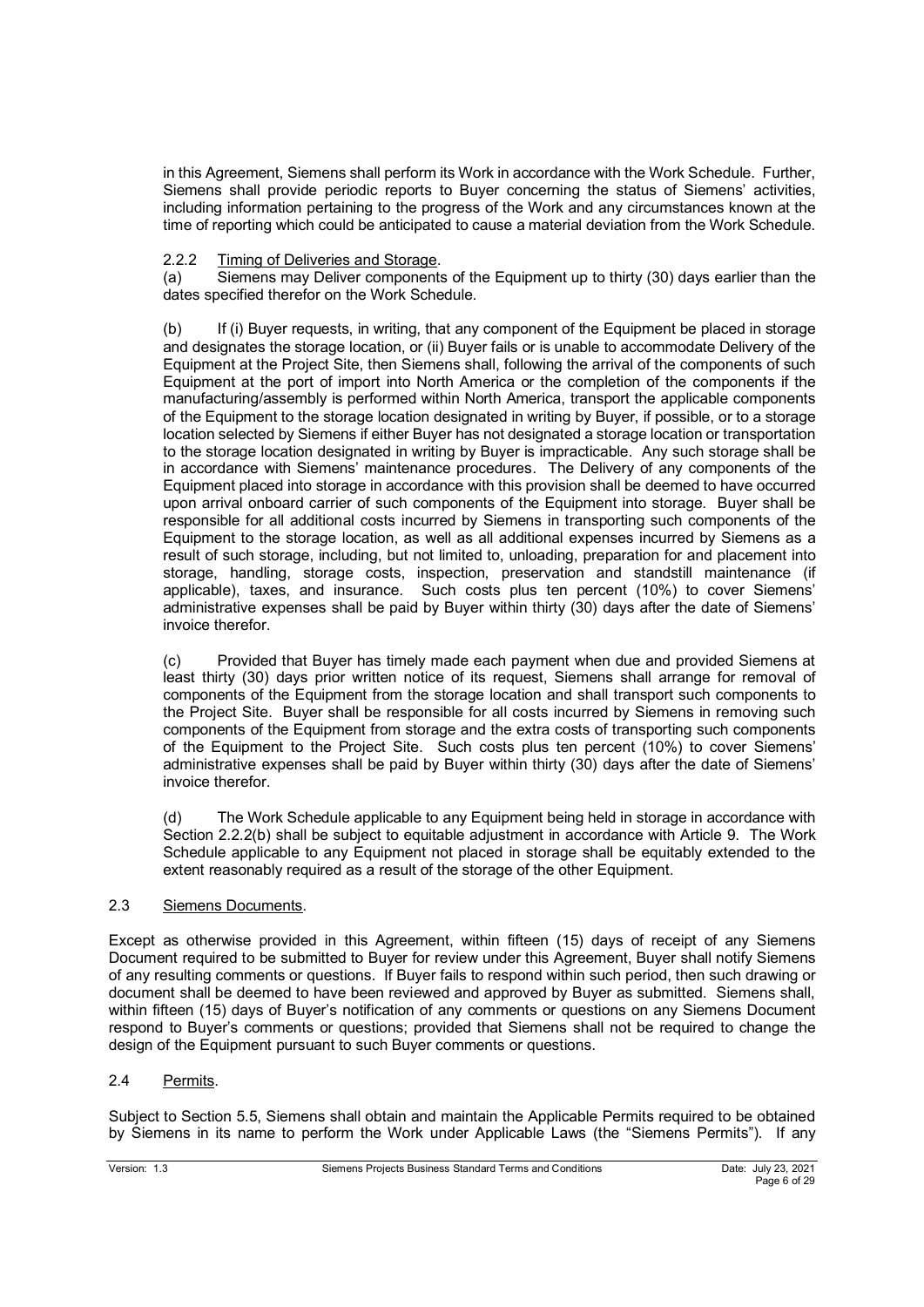Siemens Permit (or application therefor) requires action by Buyer, Buyer shall, upon the request of Siemens, take such action as is reasonably appropriate.

#### 2.5 Siemens' Labor.

Siemens shall be responsible for the conduct and deeds of its labor and its Subcontractor's labor in the performance of the Work under this Agreement. However, Siemens shall not interfere with any members of any police, military or security force in the execution of their duties.

### 2.6 Safety, Emergencies.

### 2.6.1 Safety.

Siemens may suspend its performance of the Work at the Project Site, if, in the reasonable opinion of Siemens, based upon industry standards and Siemens' applicable safety programs, conditions at the Project Site for which Siemens is not responsible become unsafe for the continued performance of the Work and such conditions are not rectified by Buyer immediately. Siemens shall resume its performance of the Work promptly after the unsafe conditions are rectified by Buyer. Siemens shall be entitled to a Scope Change Order to compensate Siemens for the increased cost of its performance and/or schedule delay resulting from such suspension of the Work.

### 2.6.2 Emergencies.

In the event of any emergency endangering persons or property relating to or as a result of the performance of the Work, Siemens and Buyer shall take such action as may be reasonable and necessary to prevent, avoid or reduce the likelihood of injury, damage or loss, and shall, as soon as possible, report any such incidents, including responses thereto, to the other Party

#### 2.7 Hazardous Materials.

The Work does not include, either directly or indirectly, performing or arranging for the detection, monitoring, handling, storage, removal, transportation, disposal, or treatment of Hazardous Materials. Further, Siemens shall not, either itself or through any Siemens Party, bring any Hazardous Materials onto the Project Site or incorporate any Hazardous Material into the Work, other than those Hazardous Materials to be used by Siemens or any Siemens Party in a manner that complies with applicable Environmental Laws. To the extent that the negligent Release of any Hazardous Materials brought onto the Project Site by Siemens or any Siemens Party is caused by Siemens or any Siemens Party while on the Project Site, Siemens shall bear the responsibility and liability for such Release to the extent of its or the Siemens Parties' negligence as set forth herein.

Siemens shall maintain an updated file of the material safety data sheets for all Hazardous Materials either used in connection with performance of Siemens' Work or used by or on behalf of Siemens or any Siemens Party at the Project Site. Siemens shall deliver an update of such file(s) to Buyer as requested in writing by Buyer no more than thirty (30) days after such written request, or more frequently as the Parties may agree in writing.

In the event that Siemens encounters any Hazardous Materials or other hazardous conditions at the Project Site, Siemens shall immediately stop Work in the area affected and report the condition to Buyer. Siemens shall not have any liability arising from pre-existing Hazardous Materials present or howsoever occurring at, on or under the Project Site, or Hazardous Materials that migrate onto or are introduced upon the Project Site by Buyer, any Buyer Party, any contractor of Buyer, or any third party, other than due to the willful misconduct of Siemens or a Siemens Party that directly results in the Release thereof. In no event shall Siemens be required or construed to take title, ownership, or responsibility for such Hazardous Materials. Buyer shall be solely responsible for all such Hazardous Materials and shall comply with applicable Environmental Laws and the terms of Section 5.7 in connection therewith. To the extent that such Hazardous Materials impact Siemens' schedule or cost to complete the Work, Siemens shall be entitled to a Scope Change Order for such impact.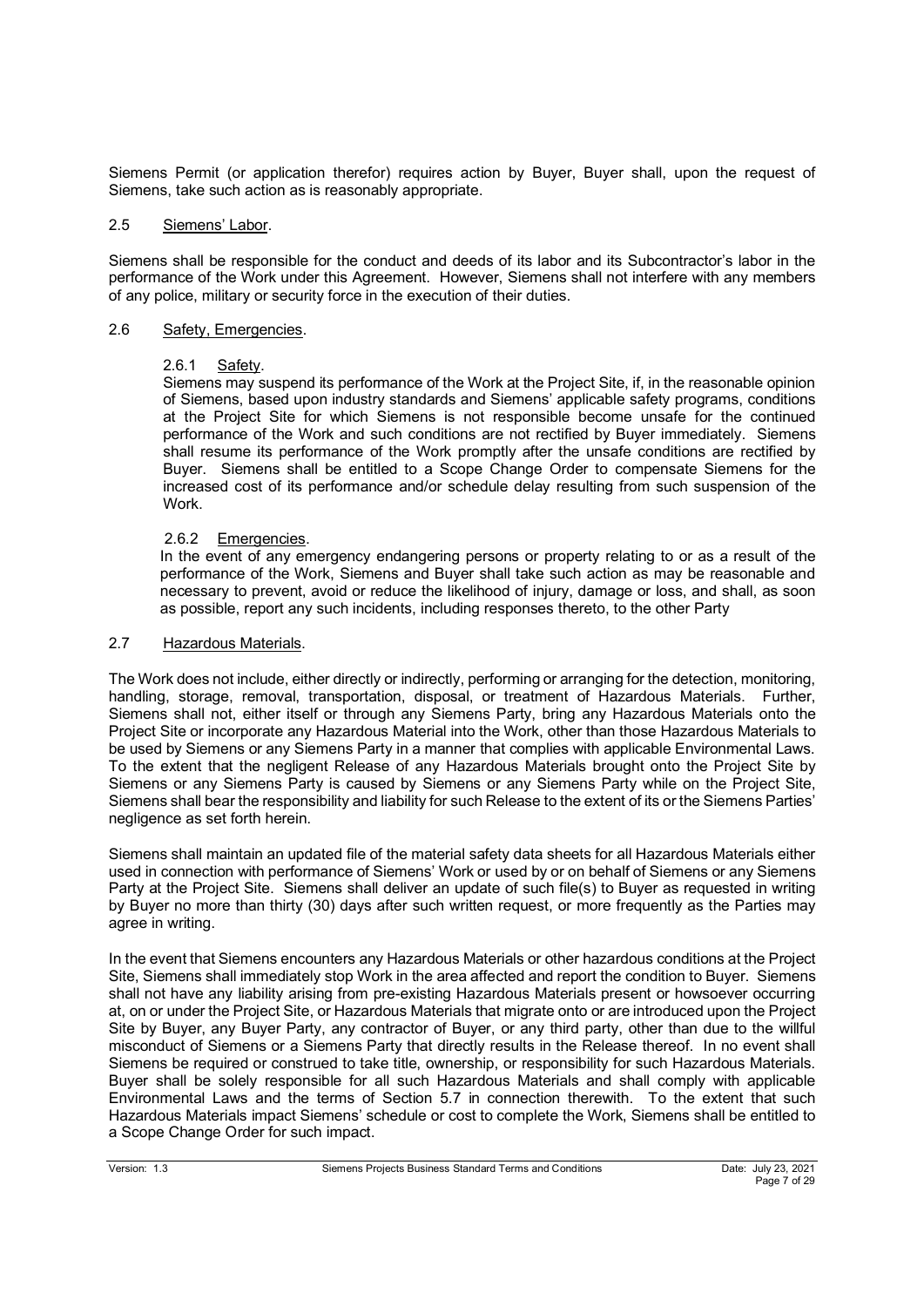# 2.8 Clean-up.

As soon as practicable after the achievement of the final milestone for the Project, Siemens shall remove all of its equipment and materials, not constituting deliverables hereunder or part of the Equipment or required for the service and maintenance of the Equipment, from the Project Site and shall, consistent with the provisions of Section 5.7 hereof, collect the waste material and rubbish resulting from the Work for disposal by Buyer.

## 2.9 Buyer's Right to Inspect; Correction of Defects.

Siemens shall promptly correct any part of the Work that is found during any inspection by Buyer or Buyer's authorized representatives not to be in conformance with the requirements of this Agreement, regardless of the stage of its completion or the time or place of the discovery of such nonconformance, in accordance with, and subject to, the provisions of Article 10.

# 2.10 No Liens

Except for Buyer's failure to make payments required under this Agreement, including for Scope Changes, to resolve other claims of Siemens within a reasonable time period after learning of such claims, or as permitted pursuant to Section 13.1, Siemens shall not directly or indirectly create, incur, assume or suffer to be created by any Siemens Party any claim, Lien, charge or encumbrance on the Project Site, any Equipment, or any part thereof. Siemens shall promptly pay or discharge, and discharge of record, any such claim, Lien or encumbrance for labor, materials, supplies or other charges which, if unpaid, might be or become a Lien upon the Project Site, any Equipment, or any component thereof. In the event a Subcontractor files a Lien against the Project Site, any Equipment, or any component thereof, Siemens shall, within thirty (30) days of the date of filing thereof, either (i) pay or discharge such claim and have such Lien removed, or (ii) obtain bonds in accordance with Applicable Laws from a reputable surety company sufficient to remove or discharge such claim or Lien. Siemens shall notify Buyer in writing of the assertion of any Lien or encumbrance against the Project Site, any Equipment or any part thereof promptly upon learning of such Lien or encumbrance. Upon the failure of Siemens promptly to pay, discharge, or bond over any Lien or encumbrance as required hereby within thirty (30) days of written notice of the existence thereof from Buyer, Buyer may, but shall not be obligated to, pay, discharge or obtain a bond, or security for such Lien or encumbrance and, upon such payment, discharge, or posting of security therefor, shall be entitled to promptly recover from Siemens the amount thereof together with the actual direct costs incurred by Buyer in connection with such payment or discharge, with such actual direct costs to be substantiated to the reasonable satisfaction of Siemens, or set off such amounts against any sums owed by Buyer pursuant to this Agreement to Siemens.

## 2.11 Compliance with Real Property Rights.

Siemens shall only be obligated to comply with the real property restrictions specifically identified in this Agreement. In the event that real property rights are identified after the Effective Date hereof and compliance with such real property rights is both technically feasible and commercially practicable, Siemens will comply with such real property rights and shall be entitled to an equitable adjustment in the Contract Price and Siemens' Work Schedule in accordance with Article 9 in connection therewith.

### **ARTICLE 3 SUBCONTRACTORS**

Buyer acknowledges that Siemens intends to have portions of the Work performed by Subcontractors qualified to perform such Work pursuant to written subcontracts between Siemens and such Subcontractors. No contractual relationship shall exist between Buyer and any Subcontractor with respect to the Work. Siemens shall not have any responsibility, duty or authority to direct, supervise or oversee any contractors of Buyer or their work or to provide the means, methods or sequence of their work or to stop their work. Siemens' Work and/or presence at a site shall not relieve Buyer's subcontractors of their responsibility to Buyer or to others. Siemens shall not be liable for the failure of Buyer's contractors or others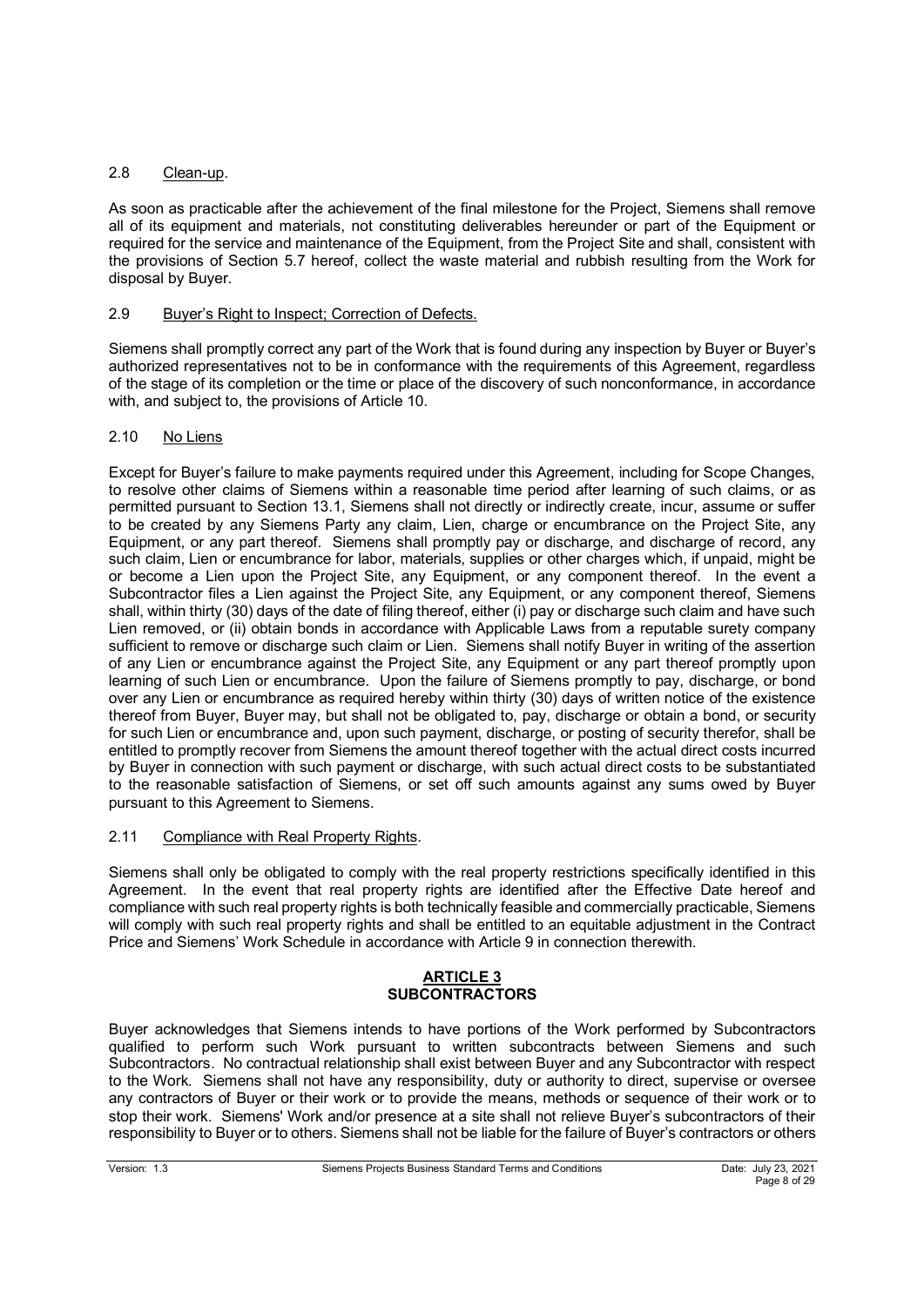to fulfill their responsibilities, and Buyer agrees to indemnify, hold harmless and defend Siemens against any claims arising out of such failures.

### **ARTICLE 4 CONTRACT PRICE AND PAYMENTS TO SIEMENS**

## 4.1 Contract Price and Payment.

The total Contract Price is as set forth and defined more specifically in the Proposal Buyer shall pay the total Contract Price to Siemens in accordance with the Proposal. Each payment, except for the initial payment, shall be made by wire transfer, pursuant to wire transfer instructions to be provided by Siemens to Buyer, within thirty (30) days from the date of the Siemens invoice therefor or by such other payment method acceptable to Siemens.

The Contract Price is based upon Buyer performing its obligations set forth in this Agreement.

The Contract Price, schedule, warranty and guarantee obligations are based upon unrestricted working hours at, and free access seven (7) days a week, twenty-four (24) hours a day, to the Project Site, including free access to any components requiring assembly by Siemens as part of Siemens' scope of Work.

Price validity for Siemens offering shall be 30 days from receipt of the offer from Siemens. Thereafter, Siemens reserves the right to increase its pricing based on market conditions.

## 4.2 Taxes.

The Contract Price does not include any Import Duties levied upon the Equipment or any federal, state, or local (other than net income taxes imposed on Siemens) property, license, privilege, sales, use, excise, value added, gross receipts (including any business, occupation or similar taxes) and/or transactional taxes now or hereafter applicable to, measured by, or imposed upon or with respect to the transaction, the Equipment or their sale, their value or their use, or any Services performed in connection therewith. Buyer agrees to pay or reimburse Siemens for any such Import Duties and any such license, privilege, sales, use, excise, value added, gross receipts (including any business, occupation or similar taxes) and/or transactional taxes, which Siemens or its Subcontractors are required to pay, including any property taxes incurred on inventory purchased by Siemens for the Project which are applicable as a result of any Project delay caused by Buyer.

Should Buyer be exempt from any sales and/or use taxes, it shall provide Siemens with valid exemption documentation upon the Effective Date of the Agreement for the state(s) in which the Delivery of the Equipment shall take place. Siemens shall not collect sales and/or use taxes from Buyer if Siemens is provided such valid exemption documentation for its files.

To the extent that Siemens is required by Applicable Laws to pay or collect from Buyer sales/use, value added or other similar transactional taxes, Siemens shall, at the time of their incurrence, invoice and collect the entire amount of such taxes due from Buyer and remit such amount to the applicable taxing authority as required by Applicable Laws. At the written request of Buyer and provided that a valid exemption certificate is provided to Siemens by Buyer, Siemens shall claim any and all applicable tax exemptions, credits or deductions relating to the Work available to itself or Buyer, including, but not limited to, any salefor-resale exemption and any manufacturing machinery and/or equipment exemption.

At the written request and expense of Buyer, Siemens agrees to take such action as may be reasonably required to allow the Work, including the Equipment and any other property included within the applicable Project, to qualify for applicable exemption from sales and/or use taxes. In the event that an assessment for any such property, license, privilege, sales, use, excise, value added, gross receipts (including any business, occupation or similar taxes) and/or transactional taxes is levied against Siemens for the Project, Siemens shall promptly notify Buyer and furnish to Buyer a copy of such assessment notification. If Buyer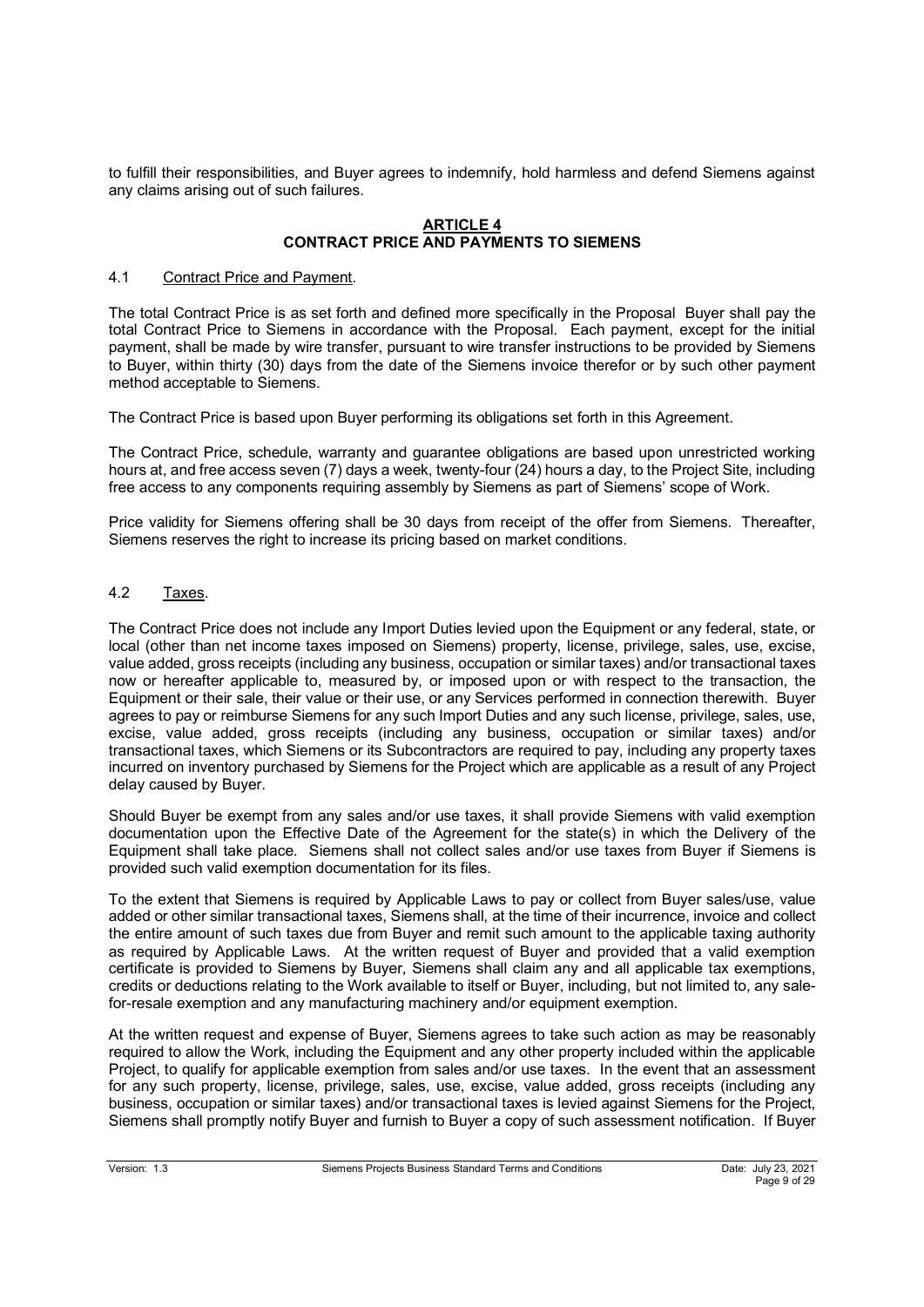determines that the assessment should be contested and so notifies Siemens in writing and coordinates such contest with the Siemens Tax Department, Buyer may, at Buyer's sole cost and expense, file such documents as are necessary to contest such assessment. Buyer shall coordinate with the Siemens Tax Department, any such contest or other action regarding any such assessment, and Buyer shall pay any penalties or interest in respect thereof. Siemens shall cooperate with and assist Buyer, at Buyer's expense, in any such contest or other tax assessment proceeding.

Buyer shall remain liable for any such taxes that actually become due and shall indemnify and reimburse Siemens for any costs or expenses incurred by Siemens relating thereto, including the amount of such taxes, and any interest and penalties; provided that Buyer's indemnification and reimbursement obligations shall not cover amounts accrued or incurred by or levied upon Siemens due to Siemens' failure to timely submit exemption certificates properly provided by Buyer to the proper Governmental Authority. Buyer shall not withhold any tax assessment reimbursements from Siemens while Buyer is contesting or otherwise challenging any such tax assessments.

Siemens' pricing is subject to adjustment for the impact of any new or modified taxes, duties, tariffs or equivalent measures imposed by any local or foreign governmental authority which is applicable to our offering, including any portions or components contained within the offering.

# 4.3 Disputed Invoices.

If there is any dispute about any amount invoiced by Siemens, the amount not in dispute shall be promptly paid and any disputed amount that is ultimately determined to have been payable shall be paid with interest calculated at the rate of one and one-half percent (1.5%) per month, limited by the maximum rate permitted by Applicable Law. The date of the original invoice on which there was a disputed amount, shall determine the date upon which the disputed amount first became due and payable, irrespective of whether any subsequent invoice is issued or reissued in connection with the resolution and payment of the disputed amount.

## 4.4 Payment Dates.

Notwithstanding any provision to the contrary in this Article 4, in the event that a payment to be made under this Agreement falls due on any day that is not a Business Day, the payment shall be deemed due on the first (1st) Business Day thereafter.

## **ARTICLE 5 BUYER'S RESPONSIBILITIES**

Siemens' performance is contingent upon Buyer timely fulfilling all of its obligations under this Agreement. These obligations include the Buyer supplying all documents and approvals needed for Siemens to perform, including, but not limited to, technical information and data, drawing and document approvals, and necessary commercial documentation. Siemens may request a Scope Change Order for an equitable adjustment in prices and times for performance, as well as for any additional costs or any delay resulting from the failure of Buyer or Buyer's contractors, successors or assigns to meet these obligations.

At no cost to Siemens, Buyer shall provide the following:

# 5.1 Project Site.

Buyer shall construct and maintain, subject to Siemens' approval, as applicable: the Project Site, roads and other necessary civil infrastructure, crane hardstandings and equipment lay-down and staging areas, including necessary repair, watering (dust control), dewatering, and snow and ice removal during the performance of the Work (the "Project Infrastructure"). Prior to the commencement of the Work at the Project Site and at any time during the performance of such Work, including during the Warranty Period, Siemens may inspect the Project Site to determine if the Project Site has been constructed in accordance with this Agreement, as it may have been modified by the final approved Project Infrastructure. If Siemens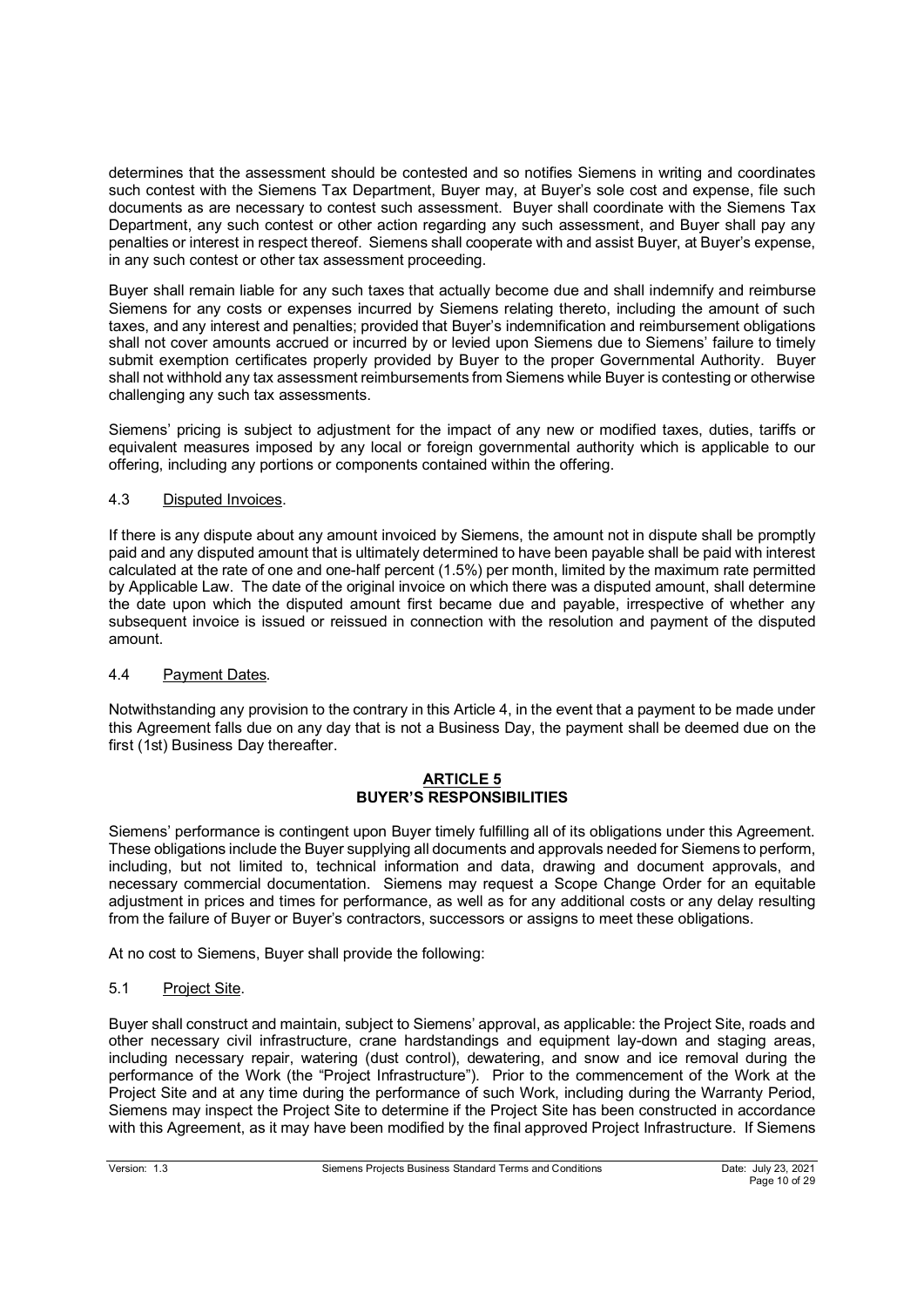reasonably determines that Project Infrastructure deviates from the final approved Project Infrastructure, Siemens may require Buyer to correct such deviations prior to the commencement of the Work at the Project Site or otherwise suspend the Work at the Project Site until such deviations are corrected by Buyer. All delays in the performance of the Work and costs incurred by Siemens as a result of such suspension shall entitle Siemens to an equitable Scope Change Order in accordance with Section 9.2.

# 5.2 Security for Equipment at the Project Site.

Buyer shall provide, at its cost, security for all components of the Work, materials, supplies and other equipment required to assemble, erect, install and Commission the Work and any other property owned or leased by Buyer, Siemens or any of its Subcontractors located at the Project Site.

# 5.3 Storage of Spare Parts.

If purchased pursuant to this Agreement, Buyer shall, until the expiration of the Warranty Period: (i) store the Spare Parts purchased by Buyer and supplied by Siemens under this Agreement in a suitable location at the Project Site at no cost or expense to Siemens, (ii) provide Siemens with reasonable access to such Spare Parts, and (iii) take all commercially reasonable steps to ensure that such Spare Parts are secure, undamaged and available to Siemens when needed.

# 5.4 Effect of Buyer Delay or Non-performance.

Buyer shall perform those obligations required of Buyer as set forth in this Agreement and in the Proposal. Any delay by Buyer in completing its obligations shall be a Buyer Caused Delay, which shall entitle Siemens to a Scope Change Order pursuant to Article 9. When offloading of the Equipment from Delivery conveyances is in Buyer's scope, if Buyer fails to offload any of the Equipment from the Delivery conveyances within the time provided for in this Agreement, then Buyer shall reimburse Siemens for the applicable demurrage charges resulting therefrom and Siemens shall not be held responsible for any delays in Deliveries, including liquidated damages for late Delivery, resulting from Buyer's failure to timely offload Equipment, including components thereof, and other items supplied by Siemens. Any late payment by Buyer shall accrue interest at one and one-half percent (1.5%) per month, limited by the maximum rate permitted by Applicable Law. Siemens may suspend or terminate this Agreement for Buyer convenience if Buyer fails to pay within thirty (30) days of its receipt of Siemens' invoice.

## 5.5 Permits, Licenses and Approvals.

Buyer shall obtain and maintain the Applicable Permits, licenses and approvals required to be obtained for the zoning and construction of the Project, including, but not limited to, all building permits, all Project Site permits required for the erection, installation, Commissioning, use and Substantial Completion of the Work, all permits, licenses and approvals necessary to move the construction equipment (including cranes, if applicable) and Delivery conveyances within the Project Site, and all permits, licenses and approvals otherwise necessary for the ownership, operation and maintenance of the Work and the Project (the "Buyer Permits"). Buyer shall promptly provide Siemens with copies of all Buyer Permits whose contents or requirements might impact the performance of the Work. Buyer shall assist Siemens in obtaining required visas, work permits and custom clearance for its or its Subcontractor's personnel and their equipment.

## 5.6 Project Work Schedule.

For Siemens' information, Buyer shall provide Siemens with a written schedule showing all of the work being performed by or on behalf of Buyer for the Project and shall further provide Siemens with progress reports, in accordance with the agreed reporting schedule of actual progress of the work at the Project Site, showing in detail the progress to date and the then-current scheduling of all major elements of the work to be performed by or on behalf of Buyer for the Project, setting forth the dates by which work not being performed by Siemens, but nonetheless impacting Siemens' Work, are expected to be completed.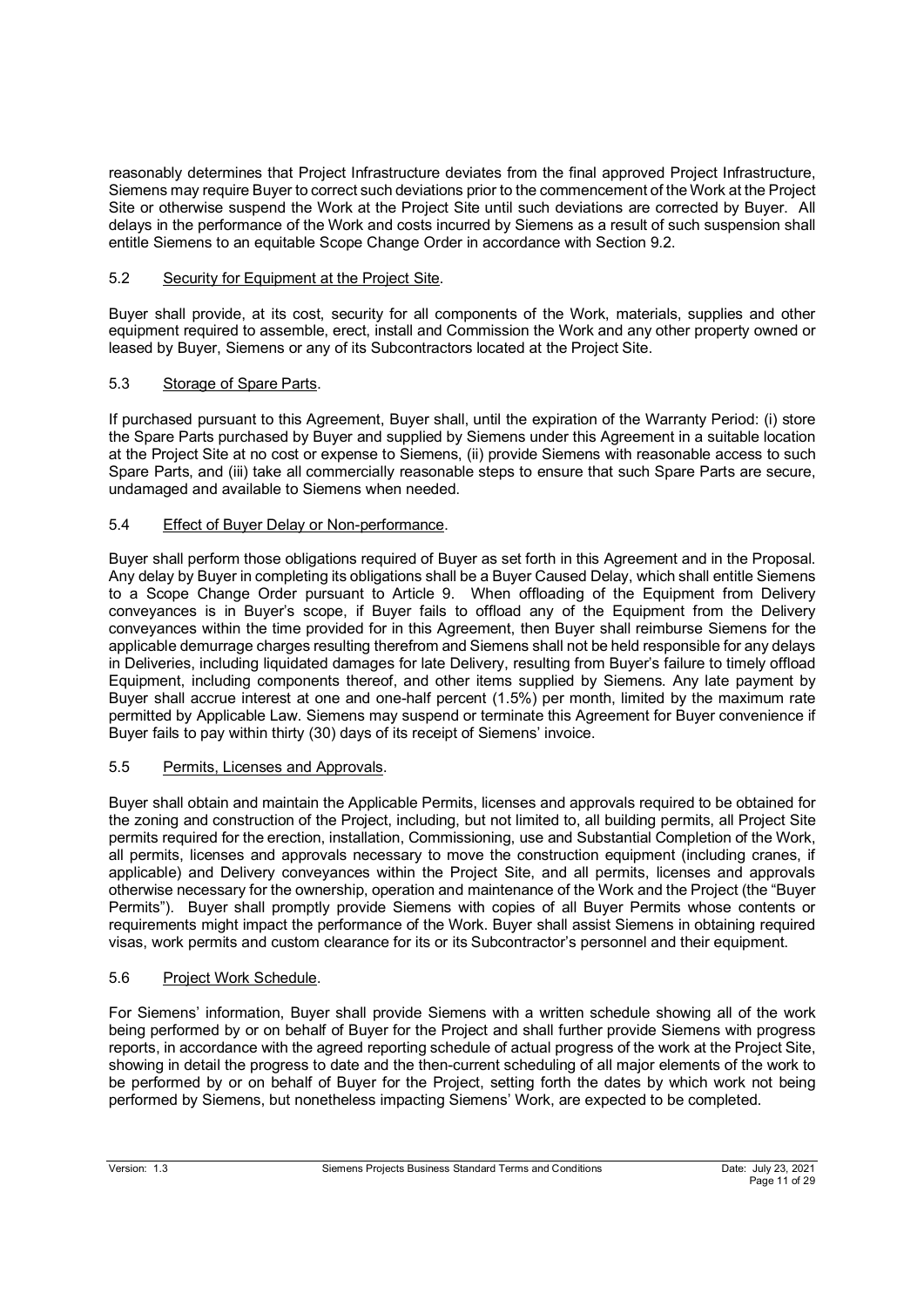# 5.7 Hazardous Materials.

Prior to any Work being conducted at the Project Site, Buyer shall: (a) identify to Siemens the presence, location and quantity of ACM at the Project Site; and (b) either certify that the work area associated with Siemens' scope of Work is free of ACM or take such action as may be required under Environmental Laws to abate the ACM and, thereafter, certify that the work area associated with Siemens' scope of Work is free of ACM. Siemens makes no representation that it is licensed to abate ACM and shall not be obligated to install, disturb, handle, or remove any ACM.

Further, Buyer represents and warrants that, prior to the execution of this Agreement, Buyer has notified Siemens in writing of any and all Hazardous Materials known to be present on the Project Site and has: (a) expressly identified the nature and location of such Hazardous Materials to Siemens, including the provision of a map identifying the same; and (b) provided a copy of any Project Site policies related to such preexisting Hazardous Materials, including, without limitation, material safety data sheets, chemical hygiene plans, laboratory procedures, or other items covered or required to be disclosed or maintained pursuant to applicable Environmental Laws.

Buyer shall also be responsible for the handling, storage, and disposal of all regulated Hazardous Materials at its expense. Buyer shall furnish Siemens with appropriate containers for regulated Hazardous Materials and shall designate a waste storage facility at the Project Site where such containers are to be placed by Siemens for removal and disposal by Buyer. Buyer shall handle, store, and dispose of regulated Hazardous Materials in accordance with all Environmental Laws.

In the event that any Hazardous Materials, including ACM, are encountered at the Project Site which are not the responsibility of Siemens under Section 2.9, Siemens shall immediately stop all Work in the affected area and Buyer shall promptly, in accordance with all applicable Environmental Laws and at its sole cost and expense, remove or render harmless, or take other actions as may be necessary to remediate the hazards associated with any such Hazardous Material, including, without limitation, signing and listing Buyer (or the appropriate Buyer Party) as the generator of the Hazardous Materials on any waste manifest that may be required by Environmental Laws. Siemens' Work in the affected area shall not be resumed until Buyer has complied with the foregoing obligations. Further, if the existence and remedying of such Hazardous Materials results in an increase in Siemens' costs and/or impacts Siemens' ability to meet its obligations, guarantees, or the Work Schedule under the Agreement, Siemens shall be entitled to a Scope Change Order in accordance with the applicable provisions of Article 9, increasing the Contract Price and providing an equitable extension of the Work Schedule and other provisions of the Agreement affected thereby or otherwise affected by Buyer's non-compliance, commensurate with the time reasonably required to overcome such delay and added cost, including without limitation, overtime charges for labor and equipment.

## 5.8 Service and Maintenance Agreement.

Buyer and Siemens may elect to execute a Service and Maintenance Agreement for the Work under which Siemens shall provide the Maintenance Service for the Work ("Service and Maintenance Agreement"). The Maintenance and Service Agreement shall specify the price and payment terms for the services; the location(s) where the services are to be performed; Buyer's requirements; the equipment, materials, components and items of any kind for which Siemens is to provide services under the Service and Maintenance Agreement; and the warranty for the services being provided.

## 5.9 Transportation Infrastructure and Access.

Buyer is responsible for having all necessary structural modifications, upgrades and/or repairs to public roads and other transportation infrastructure that may be required to permit the transport of the Equipment to the Project Site made and any other deviations from Siemens' requirements corrected prior to the commencement of, and during, the Delivery of the components of the Work to the Project Site. In addition, Buyer shall provide Siemens with all required legal and physical access to the Project Site, including obtaining and maintaining all private rights-of-way and private access rights, including the removal, lowering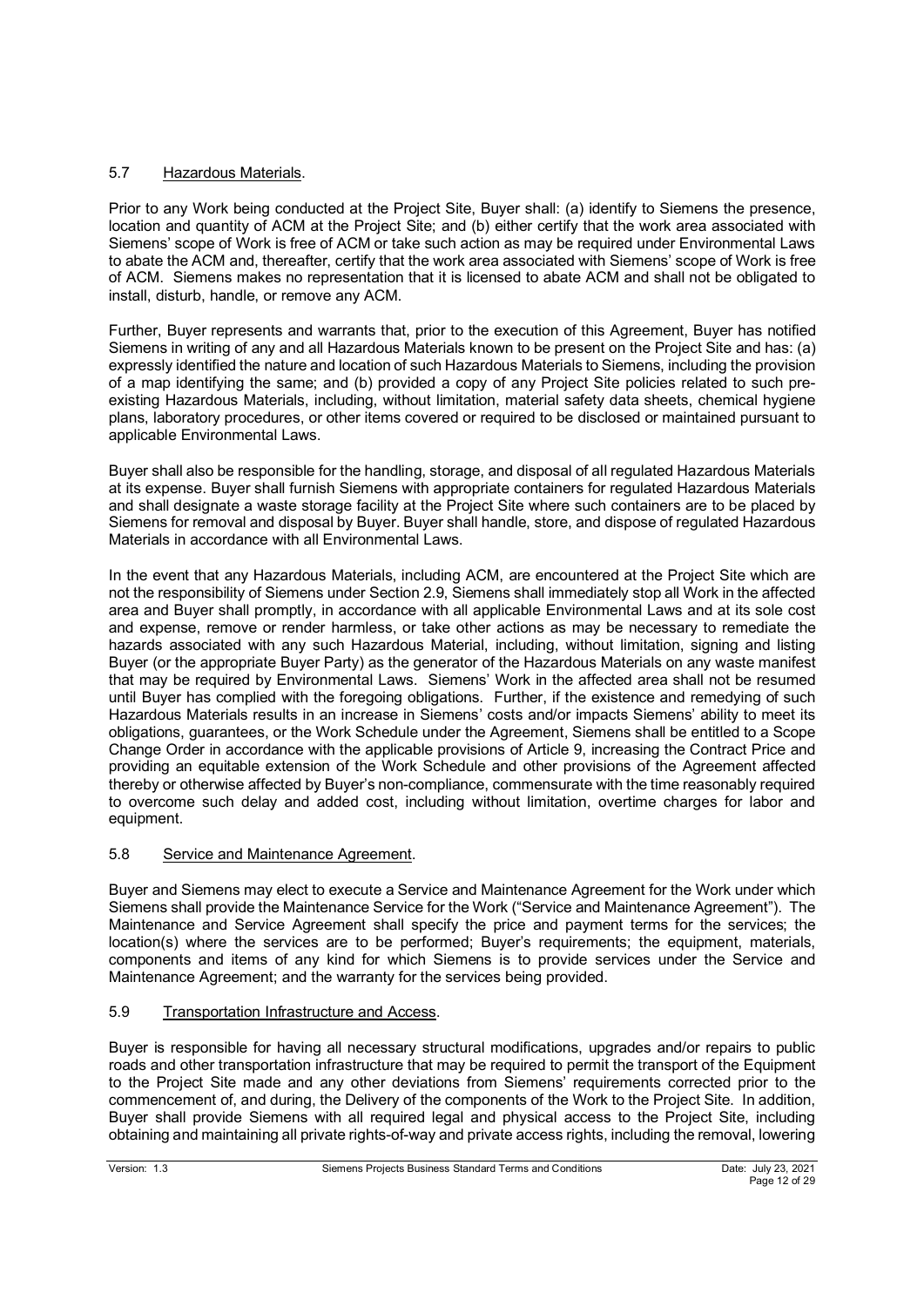or raising of power lines and the safe passage over buried wires, cables and pipes.

## 5.10 Buyer Documents.

Buyer shall submit to Siemens those Buyer Documents set forth in and in accordance with Buyers Documents Submission Schedule set forth as an exhibit to Attachment "A."

### 5.11 Permanent Facilities.

When Buyer is required pursuant to Attachment "A" to provide a permanent facility, Buyer shall have the permanent Project Site facilities available at least thirty (30) days prior to the date required by the Work Schedule. These permanent facilities shall be substantially similar to the facilities diagrams set forth in this Agreement or an exhibit hereto. The permanent Project Site facilities shall also include the telecommunication requirements and services as specified in the Services and Maintenance Agreement, or if no Services and Maintenance Agreement, in Attachment "A."

## 5.12 Temporary Facilities.

Buyer shall provide and maintain site electricity, water, sanitary facilities and a construction office, with data connections, phone connections and appropriate clean room.

## 5.13 Payments

Buyer shall pay all undisputed invoices within thirty (30) days of receipt of invoice from Siemens.

## 5.14 Single Point of Contact and Notification

Buyer shall designate a contact person with authority to act for the Buyer and respond in emergency situations. Buyer shall notify Siemens as soon as practicable, but in no event more that twenty-four (24) hours, after any change in Project Site conditions, approvals, permits or licenses which affect the Work. If such person cannot be reached, any request for Work received from an employee or agent of Buyer will be deemed authorized by Buyer.

### 5.15 Export Import Compliance**.**

Buyer acknowledges that Siemens is required to comply with applicable export / import laws and regulations relating to the sale, export, import, transfer, assignment, disposal and use of the Equipment, including any export / import license requirements. Buyer agrees that Equipment will not at any time directly or indirectly be used, exported, imported, sold, transferred, assigned or otherwise disposed of in a manner which will result in non-compliance with any export / import laws and regulations. Siemens' continuing performance hereunder is conditioned on compliance with such export / import laws and regulations at all times.

### **ARTICLE 6 [See Attachment "A" if applicable]**

**ARTICLE 7 [See Attachment "A" if applicable]**

## **ARTICLE 8 LIMITATION OF LIABILITY**

NOTWITHSTANDING ANYTHING IN THIS AGREEMENT TO THE CONTRARY, SIEMENS IS NOT LIABLE, WHETHER BASED IN CONTRACT (INCLUDING FUNDAMENTAL BREACH), WARRANTY, TORT (INCLUDING NEGLIGENCE), STRICT LIABILITY, INDEMNITY OR ANY OTHER LEGAL OR EQUITABLE THEORY, FOR: LOSS OF USE, REVENUE, SAVINGS, PROFIT, INTEREST, GOODWILL OR OPPORTUNITY, COSTS OF CAPITAL, COSTS OF REPLACEMENT OR SUBSTITUTE USE OR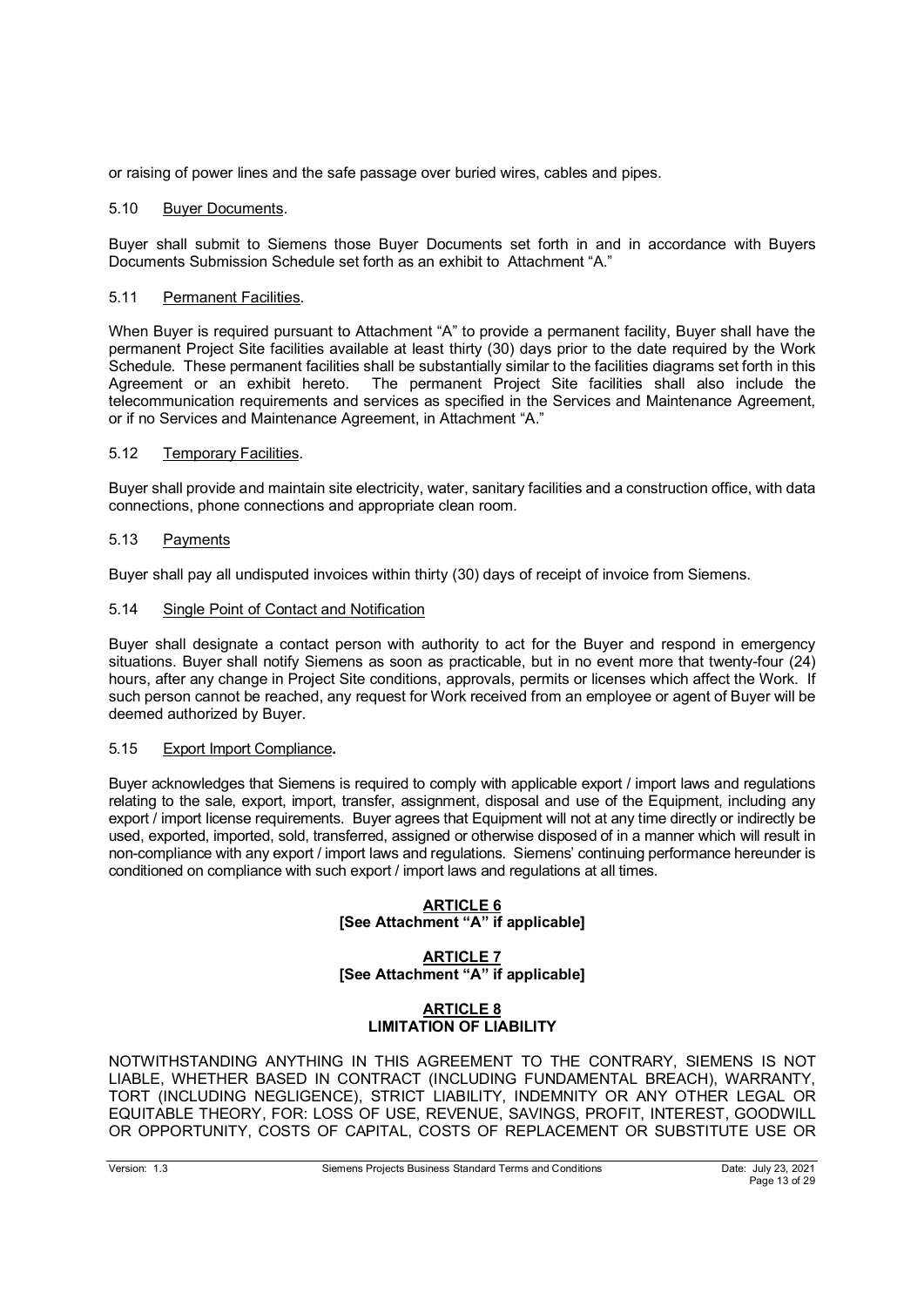PERFORMANCE, LOSS OF INFORMATION AND DATA, LOSS OF POWER, VOLTAGE IRREGULARITIES OR FREQUENCY FLUCTUATION, CLAIMS ARISING FROM BUYER'S THIRD PARTY CONTRACTS, OR FOR ANY TYPE OF INDIRECT, SPECIAL, LIQUIDATED, PUNITIVE, EXEMPLARY, COLLATERAL, INCIDENTAL OR CONSEQUENTIAL DAMAGES, OR FOR ANY OTHER LOSS OR COST OF A SIMILAR TYPE.

SIEMENS' MAXIMUM LIABILITY UNDER THIS AGREEMENT IS THE ACTUAL PURCHASE PRICE RECEIVED BY SIEMENS FOR THE EQUIPMENT THAT GAVE RISE TO THE CLAIM.

BUYER AGREES THAT THE EXCLUSIONS AND LIMITATIONS IN THIS ARTICLE 8 WILL PREVAIL OVER ANY CONFLICTING TERMS AND CONDITIONS IN THIS AGREEMENT AND MUST BE GIVEN FULL FORCE AND EFFECT, WHETHER OR NOT ANY OR ALL SUCH REMEDIES ARE DETERMINED TO HAVE FAILED OF THEIR ESSENTIAL PURPOSE. THESE LIMITATIONS OF LIABILITY ARE EFFECTIVE EVEN IF SIEMENS HAS BEEN ADVISED BY BUYER OF THE POSSIBILITY OF SUCH DAMAGES. THE WAIVERS AND DISCLAIMERS OF LIABILITY, RELEASES FROM LIABILITY AND LIMITATIONS ON LIABILITY EXPRESSED IN THIS ARTICLE 8 EXTEND TO SIEMENS' AFFILIATES (AND THEIR EMPLOYEES), PARTNERS, PRINCIPALS, SHAREHOLDERS, DIRECTORS, OFFICERS, EMPLOYEES, SUPPLIERS OF ANY TIER (AND THEIR EMPLOYEES), AGENTS, AND SUCCESSORS AND ASSIGNS.

## **ARTICLE 9 CHANGES TO THE WORK**

- 9.1. Siemens shall deliver and/or perform the Work in accordance with the Applicable Laws in effect on the Effective Date.
- 9.2. No change will be made to the scope of Work unless Buyer and Siemens agree in writing to the change and any resulting price, schedule or other contractual modifications associated therewith ("Scope Change Order"). If any change to any law, rule, regulation, order, code, standard or requirement impacts Siemens' obligations or performance under this Agreement, Siemens may request a Scope Change Order for an equitable adjustment in the price and time of performance.

# **ARTICLE 10 WARRANTY**

## 10.1. Warranties*.*

Siemens warrants that: (i) the Equipment is free from defects in material and workmanship; (ii) the Equipment is in compliance with Siemens' specifications that are attached to, or expressly incorporated into this Agreement; and (iii) at the time of delivery, Siemens has title to the Equipment free and clear of liens and encumbrances (collectively, the "Warranties"). The Warranties do not apply to software furnished by Siemens. The sole and exclusive warranties for any software are set forth in the Software License/Warranty Addendum, if applicable.

### 10.2. Conditions to the Warranties*.*

The Warranties are conditioned on: (i) no repairs, modifications or alterations being made to the Equipment other than by Siemens or its authorized representatives; (ii) Buyer handling, using, storing, installing, operating and maintaining the Equipment in compliance with any parameters or instructions in any specifications attached to, or incorporated into this Agreement; (iii) compliance with all generally accepted industry standards; (iv) Buyer discontinuing use of the Equipment after it has, or should have had, knowledge of any defect; (v) Buyer providing prompt written notice of any warranty claims within the Warranty Period described below; (vi) at Siemens' discretion, Buyer either removing and shipping the Equipment or non-conforming part thereof to Siemens, at Buyer's expense, or granting Siemens reasonable access to the Equipment to assess the warranty claims; (vii) Equipment not having been subjected to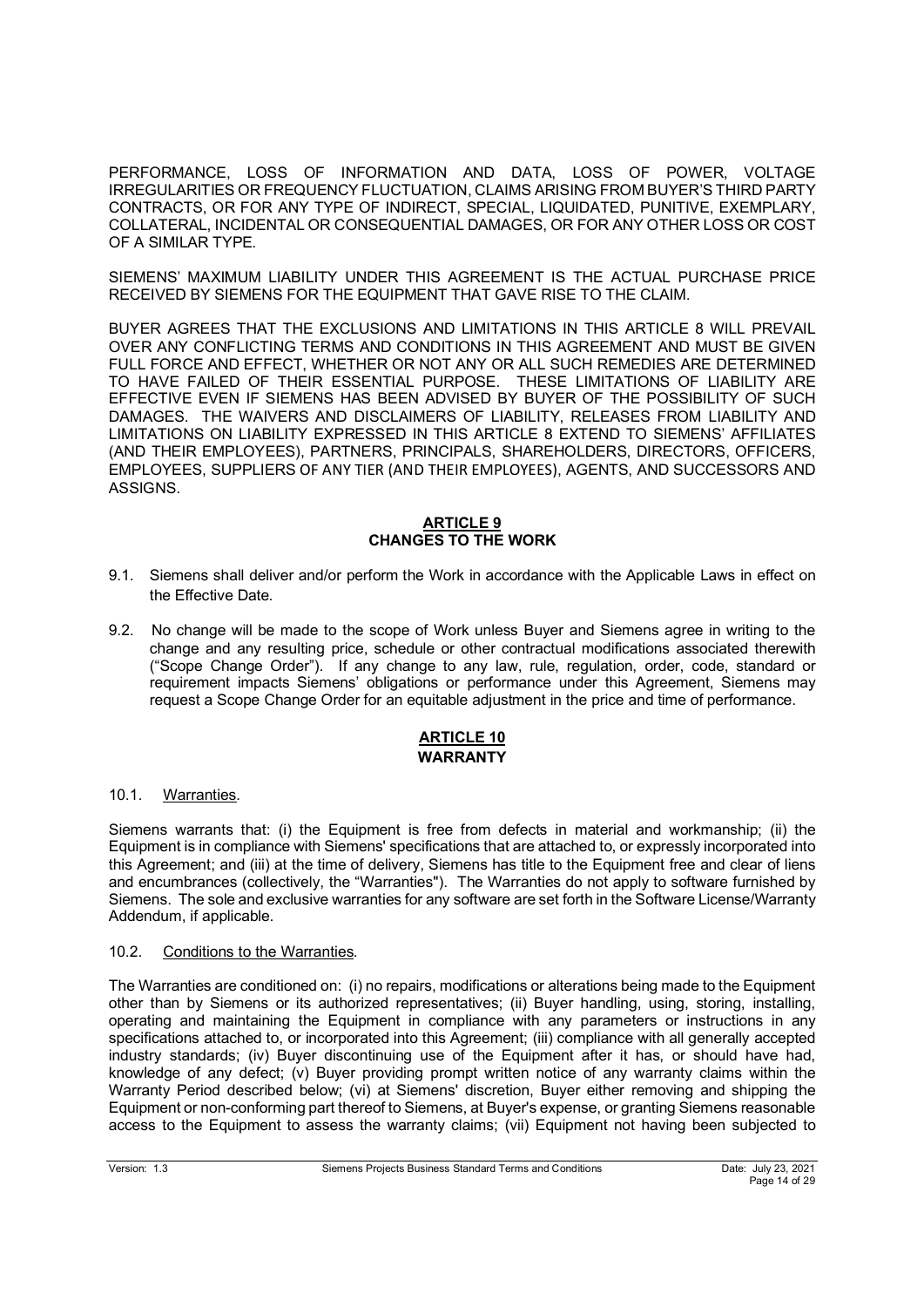accident (including force majeure), alteration, abuse or misuse; (viii) Buyer not being in default of any payment obligation and (viii) Buyer allowing Siemens the opportunity to review the operating and maintenance records relating to the Equipment and the facility its incorporated into, if applicable.

## 10.3. Exclusions from Warranty Coverage*.*

The Warranties do not apply to any equipment not provided by Siemens under this Agreement.

Any Equipment that is described as being experimental, developmental, prototype, or pilot is specifically excluded from the Warranties and is provided to Buyer "as is" with no warranties of any kind. Normal wear and tear is excluded, including any expendable items that comprise part of the Equipment (such as fuses, light bulbs and lamps). Siemens does not warrant or guarantee that any Equipment will be secure from cyber threats, hacking or similar malicious activity. Equipment that is networked, connected to the internet, or otherwise connected to computers or other devices must be appropriately protected by Buyer and/or end user against unauthorized access.

## 10.4. Warranty Period*.*

Buyer must provide written notice of any claims for breach of Warranties by the earlier of twelve (12) months from initial operation of the Equipment or eighteen (18) months from shipment ("Warranty Period"). Additionally, absent written notice within the Warranty Period, any use or possession of the Equipment after expiration of the Warranty Period is conclusive evidence that the Warranties have been satisfied.

## 10.5 Remedies*.*

Buyer's sole and exclusive remedies for breach of the Warranties are limited, at Siemens' discretion, to repair or replacement of the Equipment, or its non-conforming parts, within a reasonable time period, or refund of all or part of the purchase price applicable to the non-conforming part. The warranty on repaired or replaced parts is limited to the remainder of the original Warranty Period. Unless Siemens agrees otherwise in writing, Buyer will be responsible for any costs associated with: (i) gaining access to the Equipment; (ii) removal, disassembly, replacement, installation, or reinstallation of any equipment, materials or structures to permit Siemens to perform its warranty obligations; (iii) transportation to and from the Siemens factory or repair facility; and (iv) damage to equipment components or parts resulting in whole or in part from non-compliance by the Buyer with Section 10.2 hereof or from their deteriorated condition. All exchanged Equipment replaced under this Warranty will become the property of Siemens.

## 10.6 Transferability*.*

The Warranties are only transferable during the Warranty Period and only to the Equipment's initial enduser.

10.7 THE WARRANTIES IN THIS ARTICLE 10 ARE SIEMENS' SOLE AND EXCLUSIVE WARRANTIES AND ARE SUBJECT TO THE LIMITS OF LIABILITY IN ARTICLE 8 ABOVE. SIEMENS MAKES NO OTHER WARRANTIES OR PERFORMANCE GUARANTEES, WRITTEN OR ORAL, EXPRESS OR IMPLIED, INCLUDING, WITHOUT LIMITATION, WARRANTIES AND CONDITIONS OF MERCHANTABILITY OR FITNESS FOR A PARTICULAR PURPOSE, COURSE OF DEALING AND USAGE OF TRADE.

## **ARTICLE 11 DELAYS; EXCUSED PERFORMANCE**

### 11.1 Change in Law and Buyer Caused Delay.

As the Work is performed, conditions may change or circumstances outside Siemens' reasonable control (including changes of Applicable Law, rules, regulations, taxes, customs, duties orders, codes, standards or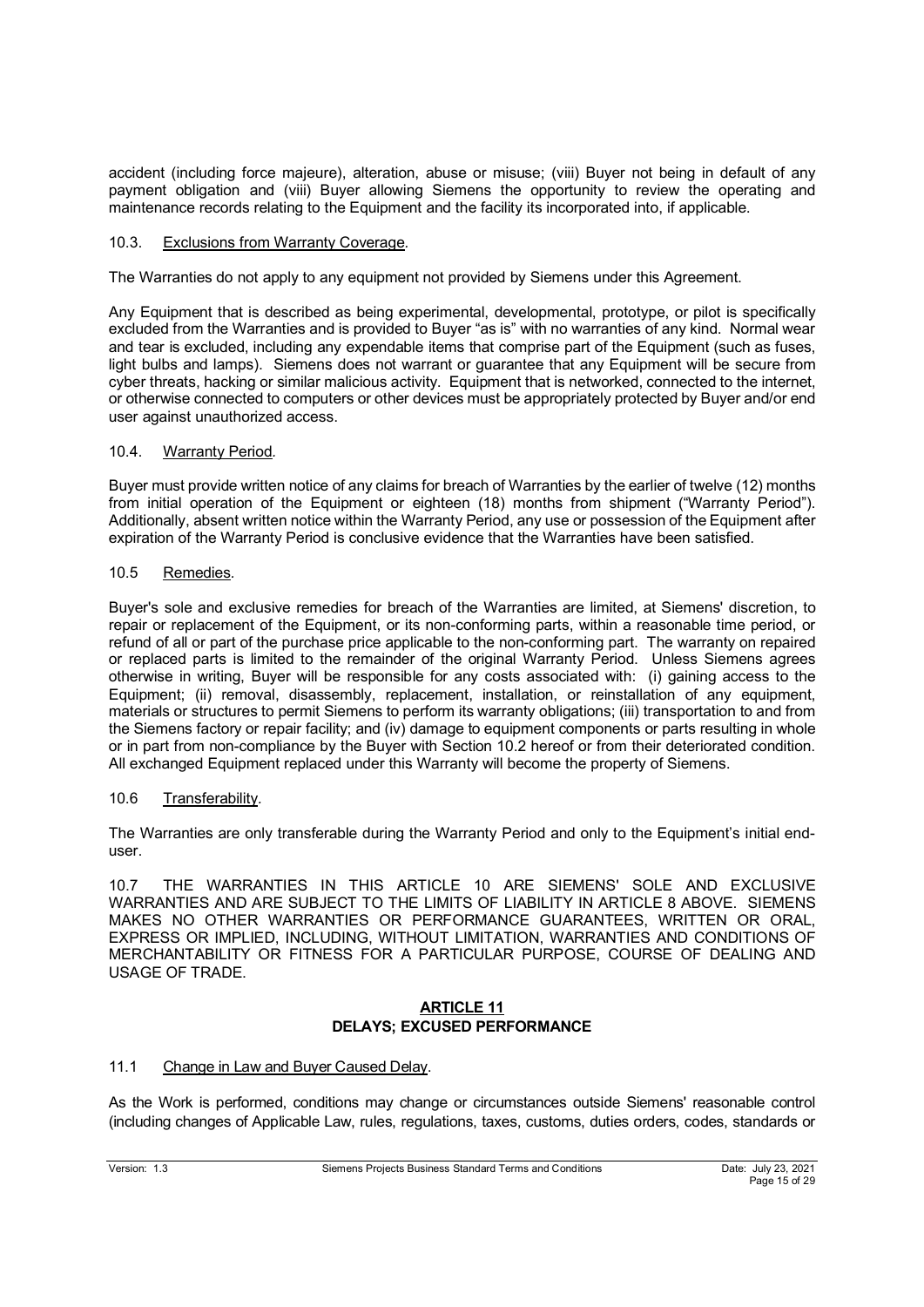requirements, (including the interpretation of the same)) may develop which would require Siemens to expend additional costs, effort or time to complete the Work, in which case Siemens will notify Buyer and an equitable adjustment will be made to Siemens' Contract Price and Work Schedule pursuant to Article 9. In the event conditions or circumstances require the Work to be suspended or terminated, Siemens shall be compensated for Work performed and for costs reasonably incurred in connection with the suspension or termination.

# 11.2 Force Majeure.

If Siemens' performance is delayed by any cause beyond its reasonable control (regardless of whether the cause was foreseeable), including without limitation acts of God, strikes, labor shortage or disturbance, fire, accident, war or civil disturbance, delays of carriers, cyber-attacks, terrorist attacks, failure of normal sources of supply, or acts or inaction of government ("Force Majeure Event"), Siemens' time of performance will be extended by a period equal to the length of the delay plus any consequences of the delay and Siemens will get its reasonable costs for such extension of time pursuant to Article 9. Siemens will notify Buyer within a reasonable time after becoming aware of any such delay.

# **ARTICLE 12**

## **INSURANCE**

# 12.1 Siemens' Insurance Coverage.

- (a) Siemens shall maintain in full force and effect the following insurance coverage and limits specified below commencing ten (10) days after Buyer's issuance of a Notice to Proceed and continuing until the Final Completion Date. Siemens shall provide Buyer applicable insurance certificates of such coverage prior to the shipment of any Equipment to the Project Site or the commencement of any Work at the Project Site. The required limits of insurance may be satisfied with any combination of primary and excess coverage.
- (b) Siemens or Siemens' insurance carrier shall endeavor to provide Buyer with thirty (30) Days' prior Notice of cancellation, termination or material alteration of any insurance coverage set forth in this Article 12. In addition, Siemens' insurance shall be maintained with insurance companies having an A.M. Best rating of "A-" or better and a financial size category of "VII" or higher (or a comparable rating by any other rating entity reasonably acceptable to Buyer and evidenced by Buyer's written confirmation, which acceptance shall not be unreasonably withheld). Siemens shall provide Buyer applicable insurance certificates of such coverage prior to Siemens' or its Subcontractor's commencement of any Work at the Project Site.
- (c) Siemens has the responsibility and obligation to procure and maintain the following insurance policies:
	- (i) Workers' Compensation Insurance in accordance with Applicable Laws and regulations applicable to the jurisdiction in which the Work is performed;
	- (ii) Employer's Liability Insurance with a limit of One Million Dollars (\$1,000,000) per accident, and in the aggregate;
	- (iii) Commercial General Liability Insurance with coverage written for bodily injury and broad form property damage on an "occurrence" basis with a limit of One Million Dollars (\$1,000,000) per occurrence and Two Million Dollars (\$2,000,000) aggregate. This policy shall include blanket contractual coverage, , and coverage for premises, operations, , and products/completed operations. Siemens shall name Buyer as an additional insured to the extent bodily injury (including death) or third party property damage results from the negligent acts or omissions of Siemens or Siemens' Subcontractors and require that this policy contain a "separation of insureds" clause.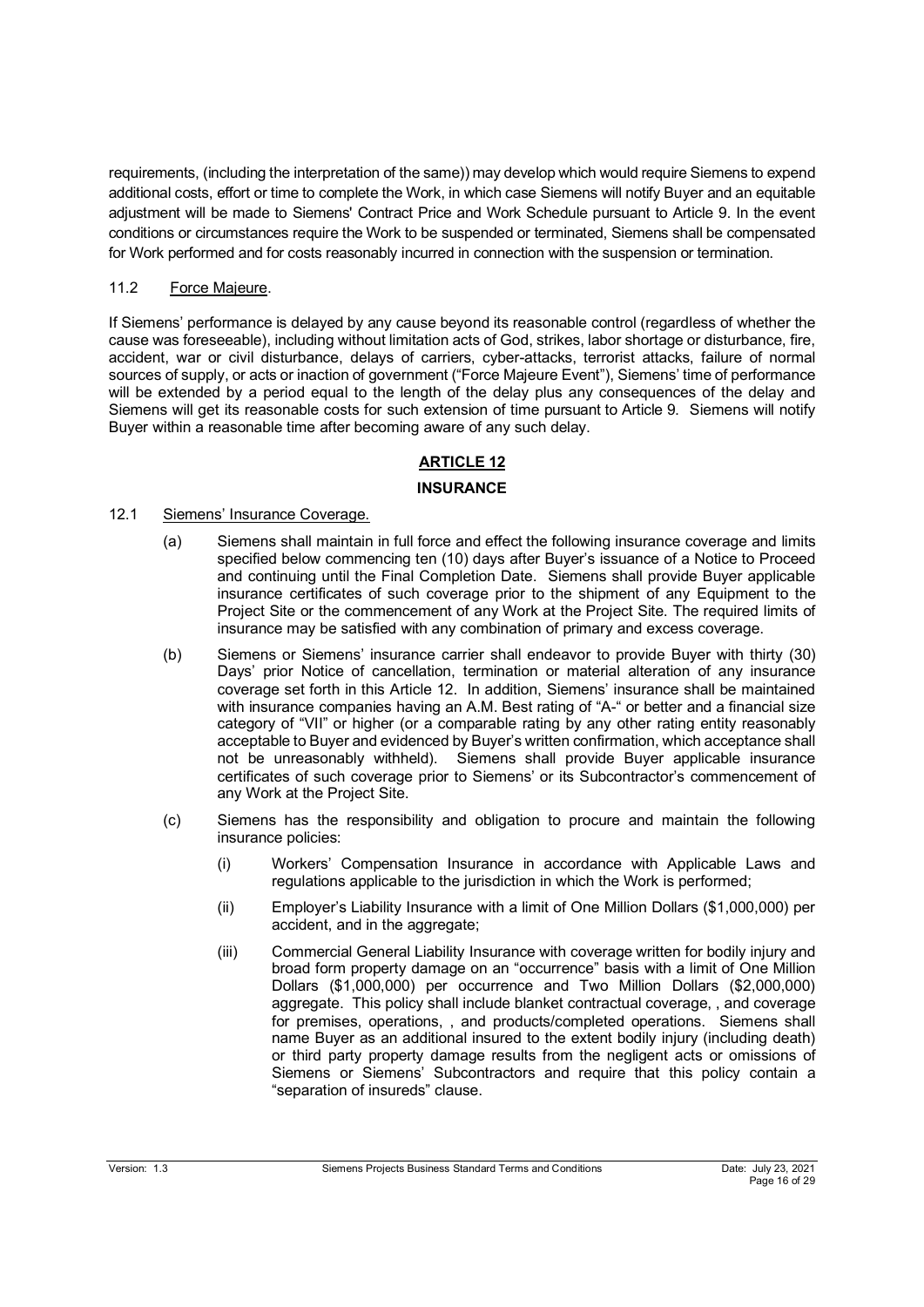# 12.2 Subcontractor's Insurance Coverage.

Siemens shall require its Subcontractors performing Work at the Project Site to maintain the types, coverage and limits of insurance which are reasonable in accordance with prudent industry practice and commensurate with the Work to be performed by such Subcontractor.

# 12.3 Buyer's Insurance Coverage.

Buyer shall maintain in full force and effect the insurance coverage and limits specified below from the date of Siemens' or its Subcontractor's commencement of Work at the Project Site and continuing until the end of the Warranty Period. Buyer or Buyer's insurance carrier shall endeavor to provide Siemens with thirty (30) Days' prior Notice of cancellation, termination or material alteration of any insurance coverage set forth in this Article 12. In addition, Buyer's Insurance shall be maintained with insurance companies having an A.M. Best rating of "A- " or better and a financial size category of "VII" or higher (or a comparable rating by any other rating entity reasonably acceptable to Siemens and evidenced by Siemens' written confirmation, which acceptance shall not be unreasonably withheld). Buyer shall provide Siemens applicable insurance certificates of such coverage prior to Siemens' or its Subcontractor's commencement of any Work at the Project Site. The required limits of insurance may be satisfied with any combination of primary and excess coverage.

- (a) Workers' Compensation Insurance in accordance with Applicable Laws and regulations applicable to the jurisdiction in which the Work is performed.
- (b) Employer's Liability Insurance with a limit of One Million Dollars (\$1,000,000) per accidentand in the aggregate:
- (c) Commercial General Liability Insurance with a limit ofOne Million Dollars (\$1,000,000) per occurrence and Two Million Dollars (\$2,000,000) annual aggregate. This policy shall include blanket contractual coverage, , and coverage for premises, operations, , and products/completed operations. Buyer shall name Siemens and its Affiliates as additional insureds to the extent bodily injury (including death) or third party property damage results from the negligent acts or omissions of Buyer or Buyer's subcontractors. This policy shall contain a "separation of insureds" clause.
- (d) Builders' Risk Insurance coverage protecting all property and Equipment intended to be incorporated into the Work, in the course of construction and commissioning defined in the Work, on an "all-risk," replacement cost basis, with appropriate coverage sub-limits which are customary or otherwise required by the insurers, upon commencement of Work at the Project Site and continuing coverage and limits until the Final Completion Date. Buyer shall name Siemens, its Affiliates and Subcontractors as additional insureds. The Builders' Risk Insurance policy will include:
	- (i) property coverage for the Work at the Project Site, which insurance shall be written on a LEG 2/96 basis or better and include coverage for removal of debris and shall insure the buildings, structures, boiler and machinery, equipment, facilities, fixtures, rolling stock, electronic equipment and media and other properties constituting a part of the Work (whether above or below the surface of the ground) in an amount equal to the total constructed value; and
	- (ii) off-Project Site (local staging area) coverage for such property to insure values at risk, with appropriate sub-limits which are customary or otherwise required by the insurers; and

The Builder's Risk Insurance policy shall also provide that it is primary without right of contribution from any other insurance that might otherwise be available to an insured Party prior to the Final Completion Date.

(e) Operating property insurance coverage protecting all property of Buyer at the Project Site (including Equipment supplied as part of the Work), on a primary, all-risk, replacement cost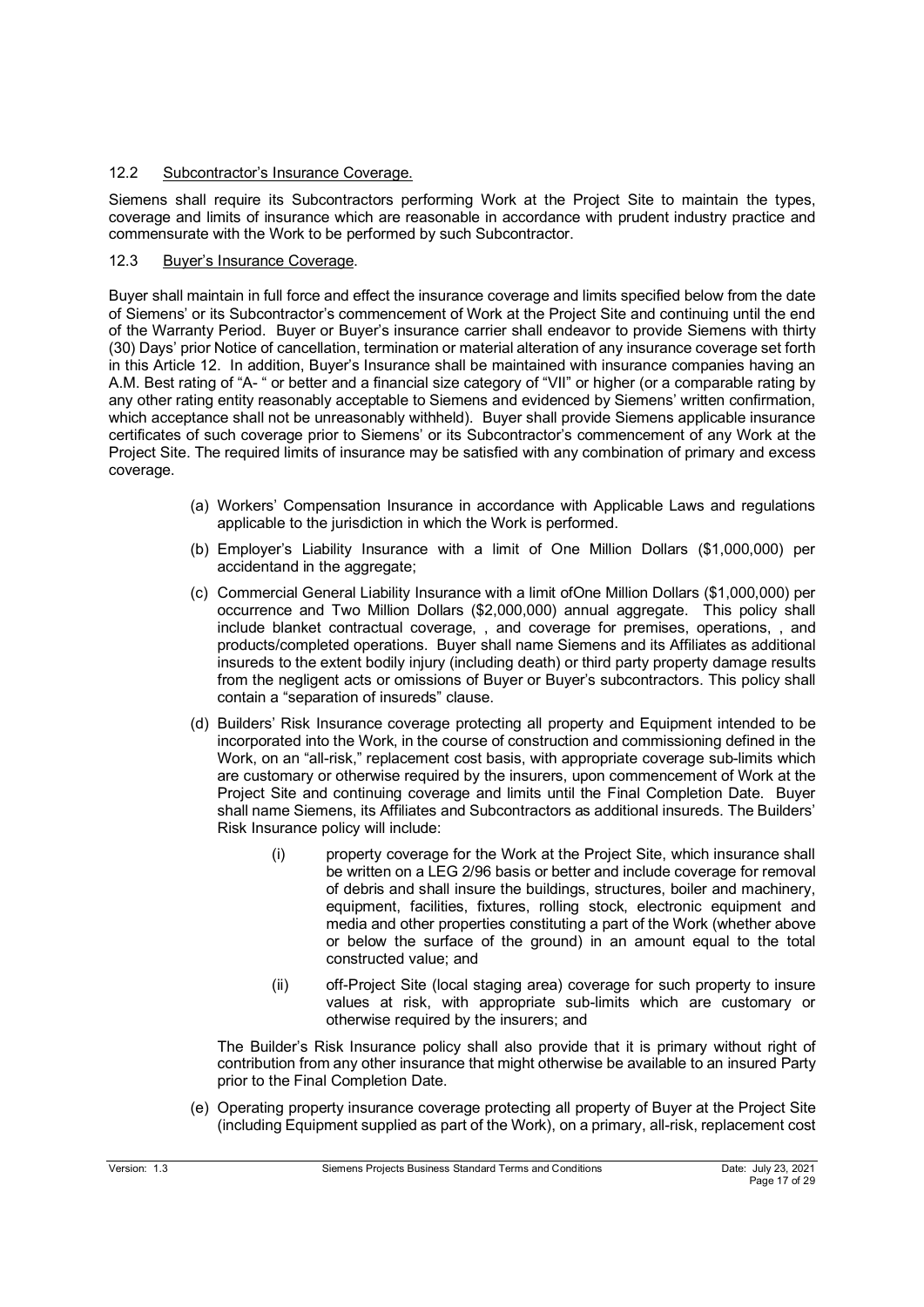basis, commencing at the Final Completion Date. The operating property insurance policy shall be written on a LEG 2/96 basis or better and include coverage for removal of debris and shall insure the buildings, structures, boiler and machinery, equipment, facilities, fixtures, rolling stock, electronic equipment and media and other property of Buyer at the Project Site (whether above or below the surface of the ground) in an amount equal to the total constructed value. Buyer shall name Siemens, its Affiliates and Subcontractors as additional insureds.

- 12.4 Waiver of Rights. In regard to insurance maintained by either Party, including any property insurance, each such Party hereby waives, for itself and its insurers, all rights of recovery and subrogation which may arise against the other Party and its Affiliates as a result of a payment made by an insurer.
- 12 .5 Cooperation Between the Parties.
	- (a) Each Party agrees to provide the other Party reasonable cooperation and assistance in the procurement of any property insurance required by the Agreement or otherwise to be procured in connection with the Work.
	- (b) Siemens agrees to provide such reasonable assistance and documentation as Buyer may request in connection with claims Buyer may make under its property insurance policies purchased in connection with the facility for damage or events that occur after the Effective Date and prior to the expiration of the Warranty Period. Such assistance will be provided under the responsibility, and at the cost, of Buyer.
	- (c) Notwithstanding Article 12.5(a) and Article 12.5(b), neither Party shall be required to provide confidential or proprietary information to a third party. If the disclosing Party agrees to provide such information, the third party shall first be required to execute a confidentiality agreement with the disclosing Party in a form reasonably acceptable to the disclosing Party.

# **ARTICLE 13 TITLE AND RISK OF LOSS**

# 13.1 Title to Equipment.

Siemens warrants that (i) legal title to and ownership of the Equipment (excluding, however, the Intellectual Property Rights) shall upon Delivery be free and clear of any and all Liens, claims, security interests or other encumbrances; and (ii) such Intellectual Property Rights shall be free and clear of any and all Liens, claims, security interests or other encumbrances that would in any way interfere with Buyer's use thereof that is permitted by this Agreement. Except as set forth in the next sentence, title to each component or Spare Part of the Equipment shall pass to Buyer on Delivery of such component or of such Spare Part and title to all Services performed by Siemens at the Project Site shall pass to Buyer upon performance thereof by Siemens, subject only to any Lien of Siemens that may arise under Applicable Laws that is not otherwise prohibited hereunder. Notwithstanding the foregoing or any other provision of this Agreement, the Intellectual Property Rights are not sold to Buyer and title thereto shall not be transferred to Buyer; rather, Siemens shall retain sole and exclusive title to the Intellectual Property Rights, and grants to Buyer a license to use the Intellectual Property Rights in accordance with the terms and conditions set forth in Section 13.2 and Article 18 of this Agreement.

# 13.2 Title to Copies of Drawings.

Title to copies of drawings which are required to be provided to Buyer hereunder which are owned by Siemens shall be automatically transferred to Buyer when such copies of the drawings are provided to the Buyer by Siemens. However, title to the underlying Intellectual Property Rights contained in such drawings shall not be transferred to Buyer; rather, title to such Intellectual Property Rights shall be retained solely by Siemens or its licensor, and Siemens hereby grants Buyer, subject to the terms and conditions of this Agreement and timely payment of all undisputed amounts due hereunder, an irrevocable, royalty-free, non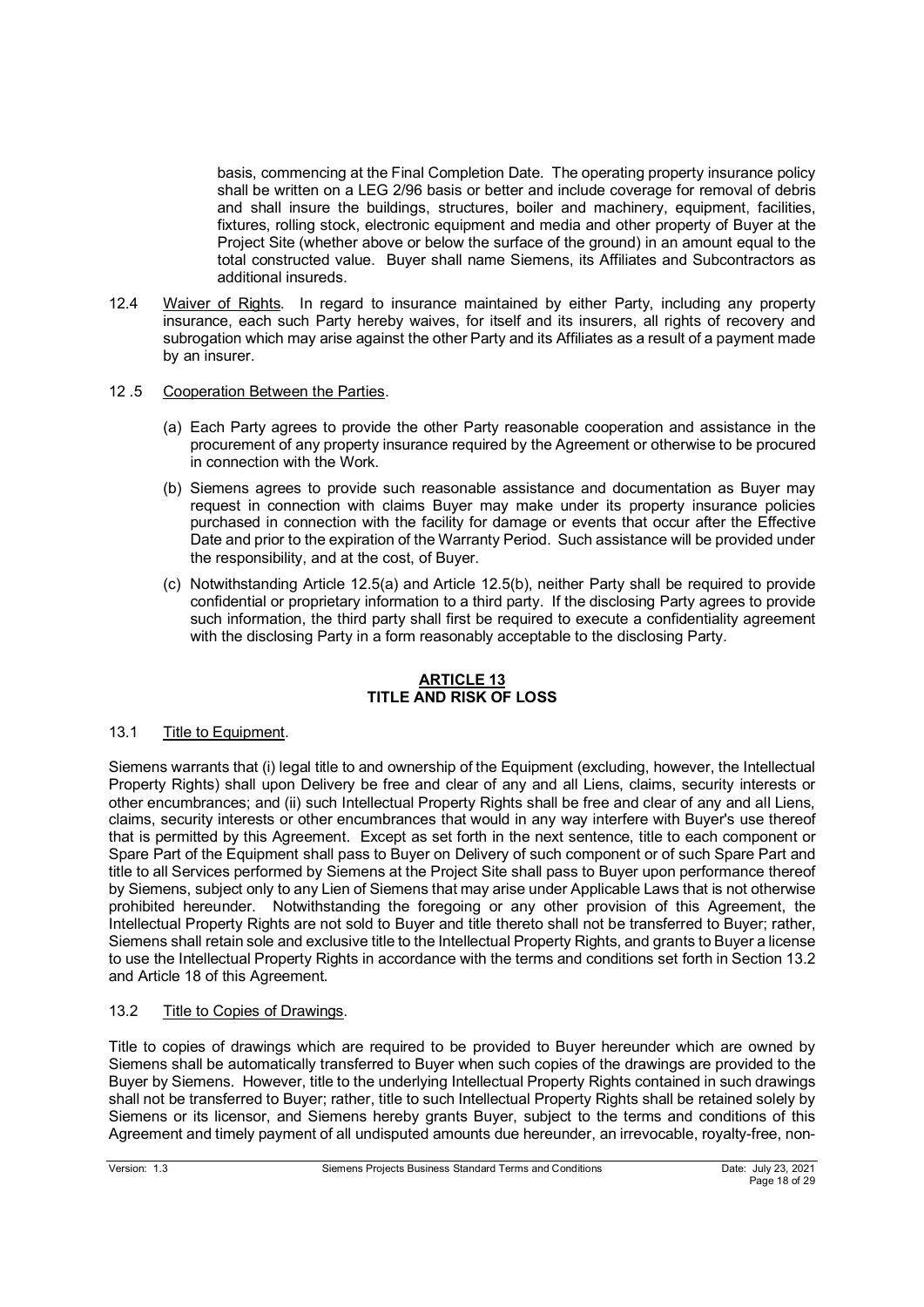exclusive license, subject to Buyer's ongoing compliance with this Section 13.2 and the confidentiality provisions of this Agreement, which authorizes Buyer to use and reproduce such drawings for the purpose of completing assembly, erection, Mechanical Completion and installation of the Equipment, or constructing, operating, maintaining and repairing the Equipment supplied under this Agreement; provided that (i) such drawings shall not be used to manufacture similar equipment (ii) any third parties who are permitted to access such drawings shall obtain such access solely for the authorized purposes in connection with the Project, and shall first agree to abide by the license and confidentiality restrictions set forth in this Section 13.2 and in Article 18. Any permitted Buyer or assignee shall acquire such license subject to the same terms and restrictions as stated in this Section 13.2. Buyer may retain the necessary number of copies of all such documents solely for purposes of construction, operation, maintenance and repair of the Units. Any costs to register such licenses in the location where the Project is being performed shall be paid by Buyer. Buyer and its permitted assignees shall not use the Intellectual Property Rights referred to in this Section 13.2 for any purpose other than as expressly authorized herein.

## 13.3 Risk of Loss.

Irrespective of the passage of title as provided in Section 13.1, and except for loss or damage due to uninsurable events for which Buyer shall be responsible, Siemens shall bear the risk of loss and damage with respect to the Equipment, components of the Equipment, Spare Parts and all other materials, equipment and components to be supplied by Siemens, or that are within the care, custody and control of Siemens, wherever located, that have been or will be incorporated into the Work or Services, until Delivery of such Equipment, Spare Parts, other materials, equipment and components supplied by Siemens, Work or Services. Upon Delivery, risk of loss and damage pursuant to this Section 13.3 shall transfer to Buyer and Buyer shall assume full and exclusive custody and control of such components of the Unit and Spare Parts, other materials, equipment and components supplied by Siemens, and of all Work and Services; provided that Buyer's assumption of risk of loss and damage shall not obviate Siemens' obligations to correct any Warranty non-conformances in accordance with Article 10.

## **ARTICLE 14 DEFAULT, TERMINATION AND SUSPENSION**

## 14.1 Siemens Defaults.

The occurrence of any one or more of the following events shall constitute an event of default by Siemens hereunder (each, a "Siemens Event of Default"):

- (a) Siemens makes a general assignment for the benefit of its creditors, is generally unable to pay its debts as they become due, or becomes the subject of any voluntary or involuntary bankruptcy, insolvency, arrangement, reorganization or other debtor relief proceeding under any Applicable Laws and, in the case of any such involuntary proceeding, instituted against Siemens but not by Siemens, that is not dismissed or stayed within forty-five (45) days after it is commenced;
- (b) Siemens fails to make prompt payments required to be made by Siemens to Buyer under this Agreement, which failure continues for thirty (30) days after receipt of written notice of such nonpayment from Buyer;
- (c) Siemens has made a material misrepresentation under the Agreement that is likely to have a material adverse effect on its ability to perform its obligations hereunder and such representation is not made true within thirty (30) days after receipt of written notice thereof from Buyer; or
- (d) Siemens is otherwise in material default of any provision of this Agreement or has materially failed to perform its obligations under this Agreement; provided that if such material default of this Agreement or material failure to perform this Agreement can be cured within a commercially reasonable timeframe, Siemens shall be permitted such period of time within which to accomplish such cure, so long as Siemens commences such cure efforts within thirty (30) days after written notice from Buyer and thereafter diligently proceeds to complete such cure within such time period.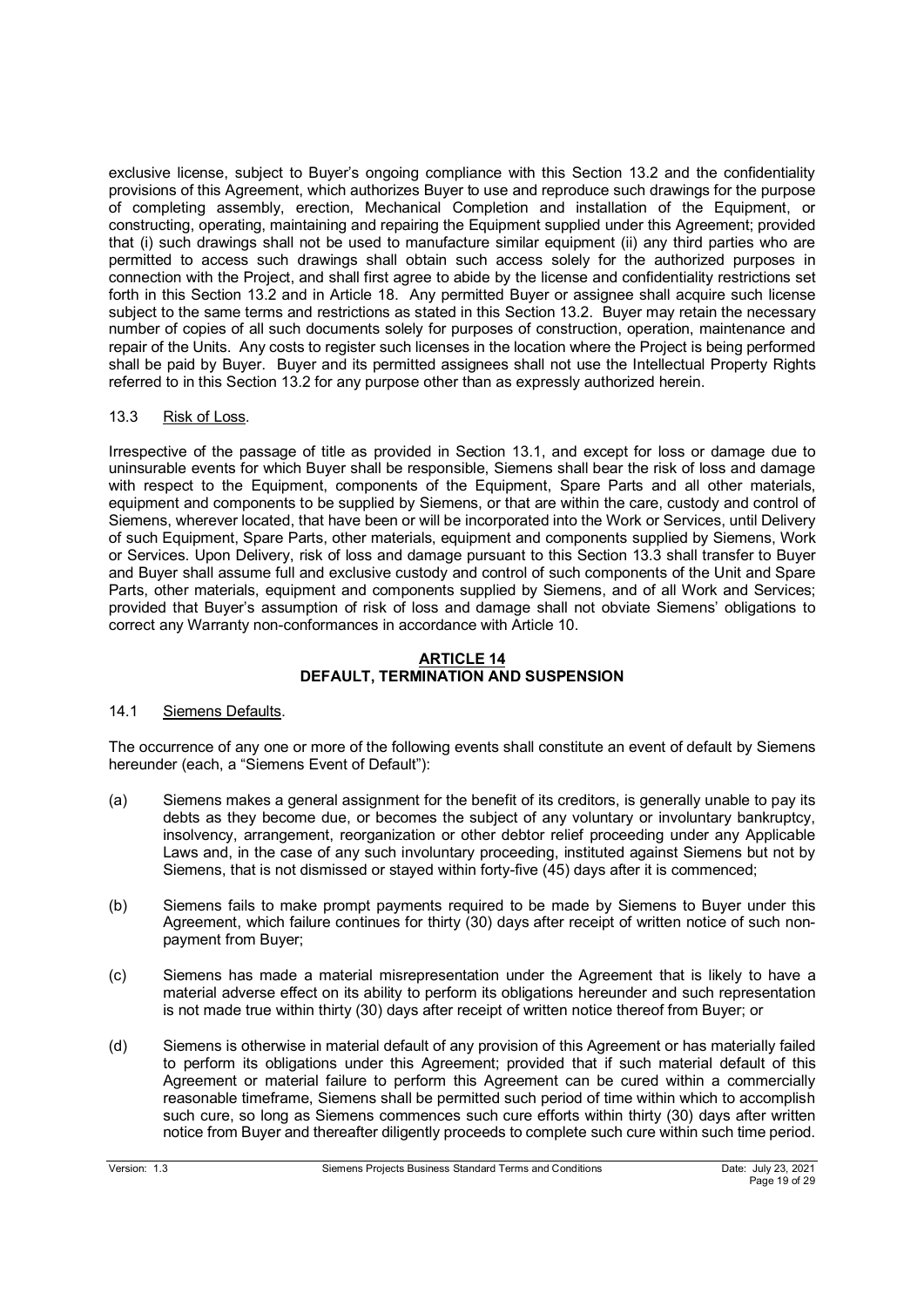Upon the occurrence and during the continuation of any Siemens Event of Default hereunder, Buyer, in addition to its right to pursue any other remedy given under the Agreement, shall have the right to terminate this Agreement upon not less than five (5) days prior written notice to Siemens (a "Termination for Cause"); A Termination for Cause shall be effective upon the sixth day following delivery of Buyer's notice with respect thereto. Subject to the provisions of Section 14.5.2, in the event of a termination by Buyer under this Section 14.1, Buyer may employ any other Person, other than employees of Siemens or its Affiliates, to complete the Work by whatever reasonable method that Buyer may deem necessary. Buyer shall, within a reasonable period of time after the Work is finally completed by the work of one or more replacement suppliers and contractors, determine the total cost (including such other contractors' fees) to Buyer for completing the Work, including all sums previously paid or then owed to Siemens pursuant to the Agreement. In contracting with such replacement suppliers and contractors, Buyer shall, to the extent practicable, cause the Work to be completed in accordance with this Agreement and shall employ reasonable efforts to mitigate the costs incurred in connection with completion of the Work. If the sum of the Contract Price and the maximum liquidated damages assessed are less than the sum of (i) the direct costs incurred by Buyer to complete the Work, (ii) all other direct damages suffered by Buyer as a result of the Siemens Event of Default, and (iii) all amounts previously paid to Siemens pursuant to this Agreement, Siemens shall, subject to and not to exceed the limitations upon Siemens' liability set forth in Article 8, pay to Buyer within thirty (30) days following receipt of an original invoice therefor the amount of such difference. Any amount owed by Buyer to Siemens for the level of completion of the Work achieved by Siemens prior to Buyer's termination under this Section 14.1 shall be retained by Buyer until after completion of the Work and applied by Buyer to pay any amounts and damages owed by Siemens pursuant to this Section 14.1. Any excess shall be remitted to Siemens within thirty (30) days after the Work is finally completed. If the Agreement is terminated by Buyer pursuant to this Section 14.1, then Siemens' remaining warranty and performance guarantee obligations shall also automatically terminate. For the avoidance of doubt, Buyer understands and agrees that if Buyer terminates this Agreement pursuant to this Section 14.1, the foregoing is Buyer's exclusive remedy for such termination.

If termination occurs under this Section 14.1 prior to Delivery of the Work, then within thirty (30) days from the effective date of such termination, Buyer shall either (a) return to Siemens any of Siemens' confidential information which had been in Buyer's possession (excluding this Agreement) or (b) certify in writing to Siemens that all of Siemens' confidential information which had been in Buyer's possession has been destroyed.

## 14.2 Buyer Default.

The occurrence of any one or more of the following events shall constitute an event of default by Buyer hereunder (each, a "Buyer Event of Default"):

- (a) Buyer's failure to pay to Siemens any required payment, which failure continues for ten (10) days after receipt of written notice of the failure to make the payment has been received by Buyer from Siemens;
- (b) Buyer makes a general assignment for the benefit of its creditors, is generally unable to pay its debts as they become due, or becomes the subject of any voluntary or involuntary bankruptcy, insolvency, arrangement, reorganization or other debtor relief proceeding under any Applicable Laws and, in the case of any such involuntary proceeding, instituted against Buyer but not by Buyer, that is not dismissed or stayed within forty-five (45) days after it is commenced;
- (c) Buyer has made a material misrepresentation under the Agreement that is likely to have a material adverse effect on its ability to perform its obligations hereunder and such representation is not made true within fifteen (15) Business Days after receipt of written notice thereof from Siemens;
- (d) Any of the financing parties terminates it financing arrangements with Buyer or any Buyer Affiliate for the Project; or
- (e) Buyer is otherwise in material default of any provision of this Agreement or has materially failed to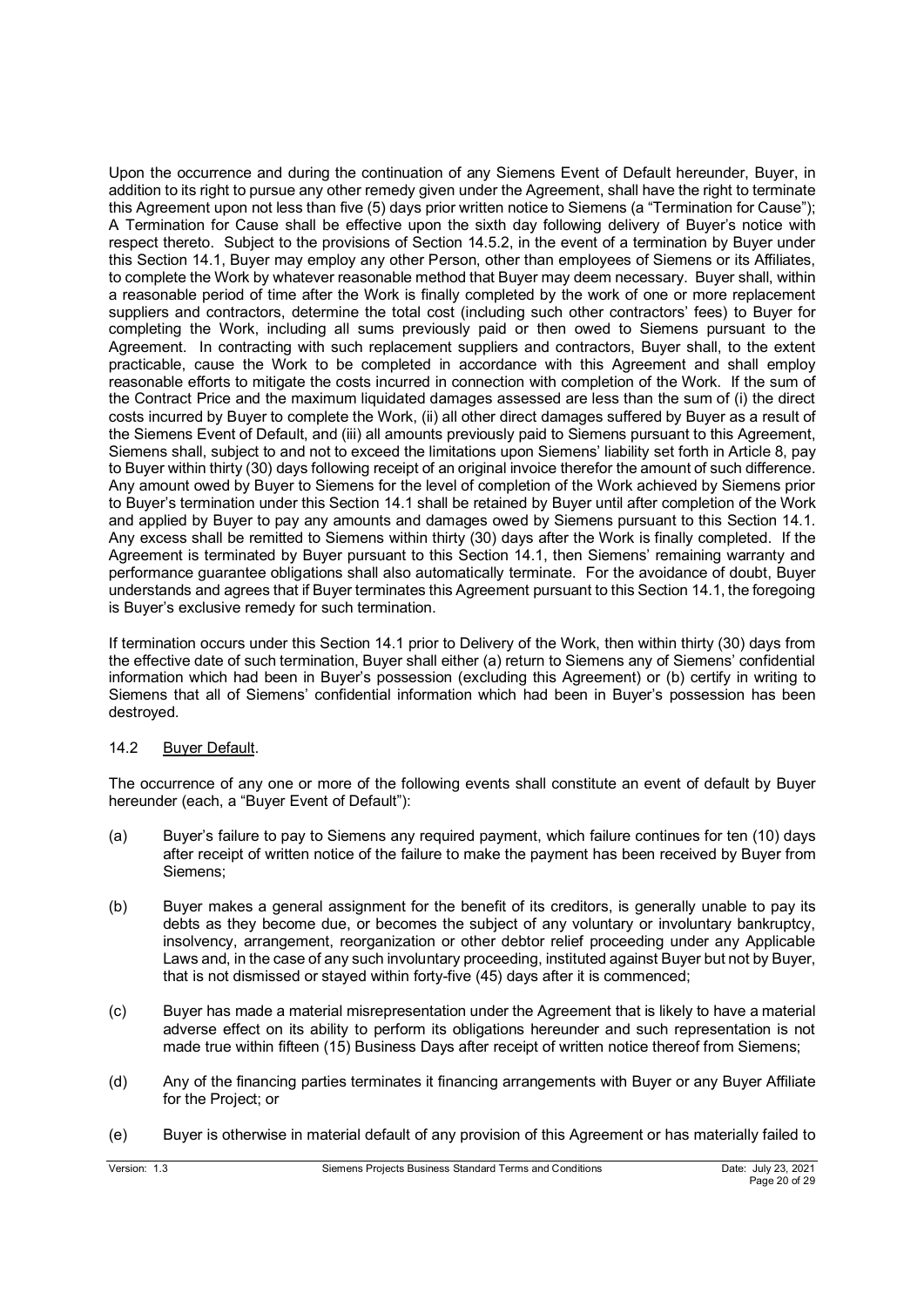perform its obligations under this Agreement; provided that if such material default of this Agreement or material failure to perform this Agreement can be cured within a commercially reasonable timeframe, Buyer shall be permitted such period of time within which to accomplish such cure, so long as Buyer commences such cure efforts within fifteen (15) days after notice from Siemens and thereafter diligently proceeds to complete such cure within such time period.

Upon the occurrence and during the continuation of a Buyer Event of Default, Siemens, in addition to its right to pursue any other remedy given under the Agreement, shall have the right to terminate this Agreement upon not less than five (5) days prior written notice to Buyer. In the event of such termination by Siemens, Siemens shall be entitled to either (a) payment of the sum set forth in the termination payment schedule if applicable or (b) the Contract Price less any savings, and any additional cost and expenses incurred by Siemens due to such termination (the "Default Termination Payment"). Siemens shall submit an invoice to Buyer for the Default Termination Payment, including supporting documentation for the damages and other amounts due and owing to Siemens prior to the termination and the costs incurred by Siemens in effectuating the termination, and Buyer shall pay such invoice by wire transfer within thirty (30) days after the date of such invoice. All payments of the Contract Price made by Buyer and received by Siemens prior to the effective date of termination shall be credited toward the Default Termination Payment. Without limiting Siemens' other rights herein, Siemens may, in lieu of such termination, suspend its performance of the Work after such five (5) day period. In such event, Buyer shall be responsible for all costs incurred by Siemens as a result of such suspension plus reasonable profit thereon. If the Agreement is terminated by Siemens pursuant to this Section 14.2, then Siemens' remaining warranty and performance guarantee obligations shall also automatically terminate.

Within thirty (30) days from the effective date of such termination, Buyer shall either (a) return to Siemens any of Siemens' confidential information which had been in Buyer's possession (excluding this Agreement) or (b) certify to Siemens that all of Siemens' confidential information which had been in Buyer's possession has been destroyed.

# 14.3 Termination for Buyer's Convenience.

In addition to any other termination rights available to Buyer under this Agreement, Buyer shall have the right to terminate the Delivery of Work in the event that Buyer terminates the construction of the Project due to the economic unfeasibility of the Project for Buyer upon fifteen (15) days prior written notice to Siemens. Buyer shall pay Siemens either (a) the sum set forth in the termination payment schedule if applicable or (b) that portion of the Contract Price reflecting the amount of Work performed, man hours expended and materials acquired at the date of termination. These charges will also include the expenses associated with the termination, including, but not limited to, any additional expense incurred by reason of termination or cancellation of agreements between Siemens and its suppliers and Subcontractors, and any applicable cost allocated in contemplation of performance (the "Convenience Termination Payment"). All payments of the Contract Price made by Buyer and received by Siemens prior to the date of termination shall be credited toward the Convenience Termination Payment. Siemens shall submit an invoice to Buyer for the Convenience Termination Payment and Buyer shall pay such invoice by wire transfer within thirty (30) days after the date of such invoice. If the Agreement is terminated by Buyer pursuant to this Section 14.3, then Siemens' remaining warranty and performance guarantee obligations shall also automatically terminate.

Within thirty (30) days from the effective date of such termination, Buyer shall either (a) return to Siemens any of Siemens' confidential information which had been in Buyer's possession (excluding this Agreement) or (b) certify to Siemens that all of Siemens' confidential information which had been in Buyer's possession has been destroyed.

## 14.4 Termination Due to Force Majeure Event.

If Siemens is entirely prevented from performing the Work for a time period of one hundred eighty (180) aggregate days as a result of the occurrence of a Force Majeure Event suffered by Siemens, then either Party may terminate this Agreement with respect to the Work that has not been erected by the effective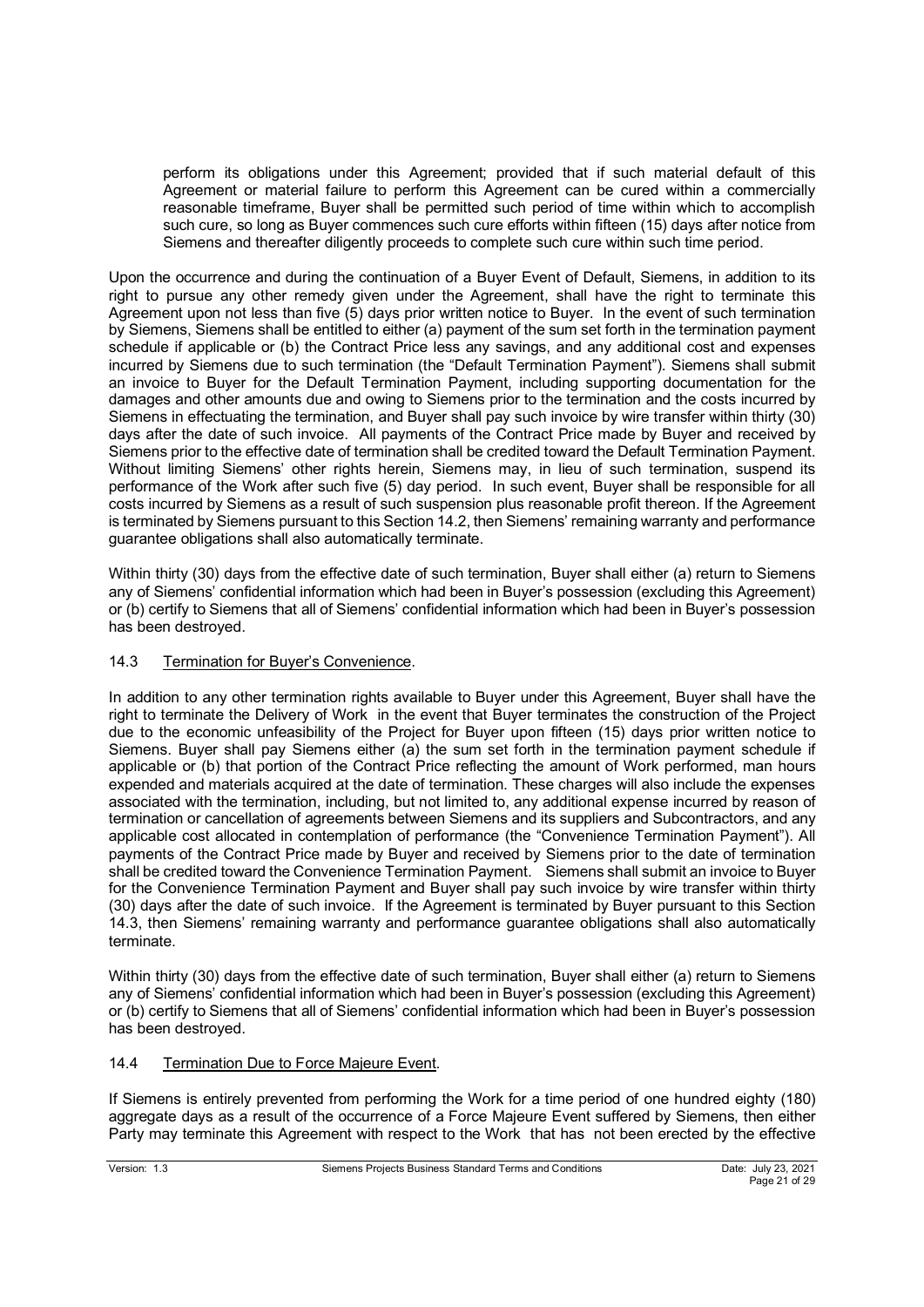date of such termination at no cost or penalty, other than Buyer's obligation to pay Siemens either (a) the sum set forth in the termination payment schedule if applicable or (b) that portion of the Contract Price reflecting the amount of work performed, man hours expended and materials acquired at the date of termination. These charges will also include the expenses associated with the termination, including, but not limited to, any additional expense incurred by reason of termination or cancellation of agreements between Siemens and its suppliers, and any applicable cost allocated in contemplation of performance; provided, however, that nothing in this Section 14.4 shall relieve or excuse either Party from its obligations under Article 11 in respect of the occurrence of a Force Majeure Event. If the Agreement is terminated pursuant to this Section 14.4, then Siemens' remaining warranty and performance guarantee obligations shall also automatically terminate.

Within thirty (30) days from the effective date of such termination, Buyer shall either (a) return to Siemens any of Siemens' confidential information which had been in Buyer's possession (excluding this Agreement) or (b) certify to Siemens that all of Siemens' confidential information which had been in Buyer's possession has been destroyed.

# 14.5 Actions Required Following Termination.

14.5.1 Discontinuation of Work.

Upon termination of this Agreement, Siemens shall promptly discontinue the Work and take such steps as are reasonably necessary to preserve and protect any Work completed and in progress at the Project Site, and then remove its personnel and equipment from the Project Site, and for a termination for a Siemens Event of Default, Buyer shall be entitled to take exclusive possession of the Work Delivered or en route to the Project Site; provided, however, that if the cause of the termination is other than due to a Siemens Event of Default, Buyer shall pay on Siemens' demand made from time to time all amounts reasonably requested by Siemens to cover Siemens' costs incurred in performing Siemens' obligations pursuant to this Section 14.5.1.

14.5.2 Cancellation and Transfer of Subcontracts and Other Rights.

Upon termination of this Agreement by Buyer pursuant to Section 14.1, if requested by Buyer, Siemens shall use reasonable efforts to (a) deliver and assign to Buyer any and all Subcontracts made by Siemens in performance of the Work and provide to Buyer (without charge) all rights, if any, it has obtained from Subcontractors to use patented or proprietary materials in completing, operating and maintaining the Work. Except as provided herein, no action taken by Buyer or Siemens after the termination of this Agreement shall prejudice any other rights or remedies of Buyer or Siemens provided by this Agreement upon such termination.

### **ARTICLE 15 INDEMNITIES**

# 15.1 Mutual Indemnity**.**

Siemens and Buyer (each as an "Indemnitor") shall indemnify the other ("Indemnitee") from and against all third party claims alleging bodily injury, death or damage to a third party's tangible property, but only to the extent caused by the Indemnitor's negligent acts or omissions. If the injury or damage is caused by the parties' joint or contributory negligence, the loss and/or expenses shall be borne by each party in proportion to its degree of fault. No part of the Equipment(s) or Buyer's Project Site is considered third party property.

Indemnitee shall provide the Indemnitor with prompt written notice of and shall not acknowledge any third party claims covered by this Article 15. Indemnitor has the unrestricted right to select and hire counsel and the exclusive right to conduct the legal defense and/or settle the claim on the Indemnitee's behalf. The Indemnitee shall not make any admission(s) which might be prejudicial to the Indemnitor and shall not enter into a settlement without the express permission of the Indemnitor.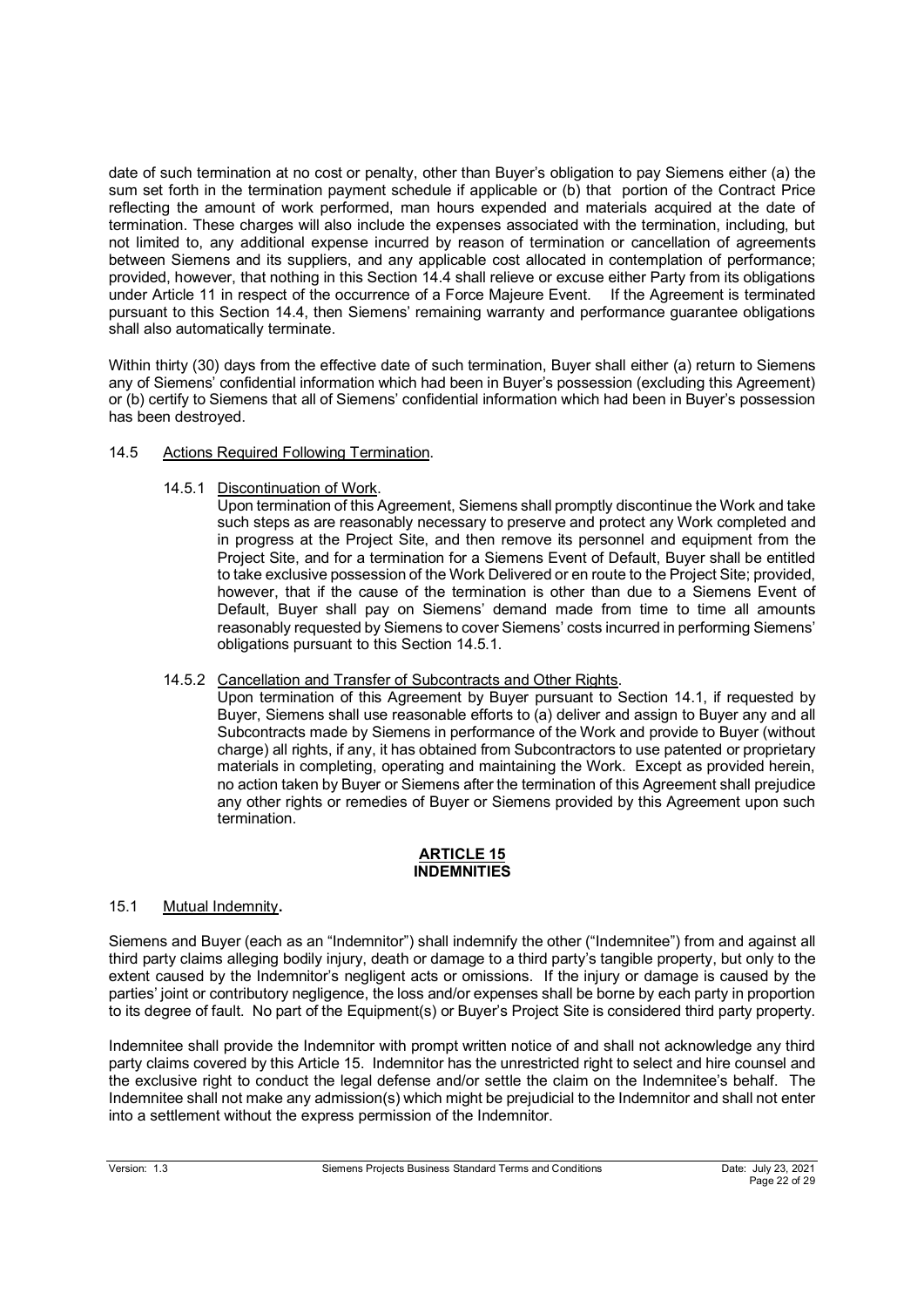# 15.2 Buyer's Environmental Release and Indemnity.

Buyer, on behalf of itself, all Buyer Parties, and the predecessors and successors in interest, insurers, and assigns of each of them, shall defend, release, indemnify and hold harmless Siemens, all Siemens Parties, and the successors and assigns of each of them (each, an Indemnitee under this Section 15.2) from and against any and all liability arising under Environmental Laws or as a result of any Hazardous Materials at or any environmental condition of the Project Site, except to the extent for which Siemens is responsible under Section 2.7, including, without limitation, fines and penalties, reasonable fees for attorneys, consultants or other professionals, and the costs of reporting, investigation, monitoring, containment, cleanup, storage, disposal, transportation and any other remedial actions arising under applicable Environmental Laws that are incurred by any Indemnitee hereunder for and as a result of: (i) death or bodily injury to any person, (ii) destruction or damage to any property, (iii) contamination of or adverse effects on the environment, including a Release of any kind, (iv) any violation by Buyer or any Buyer Party of Environmental Laws, and/or (v) a breach by Buyer or any Buyer Party of any legal duty arising under applicable Environmental Laws or any obligations under the environmental provisions of this Agreement. This release and indemnity shall survive the termination or expiration of this Agreement and shall be construed as broadly as possible under applicable Environmental Laws.

### **ARTICLE 16 REPRESENTATIONS**

## 16.1 Siemens Representations.

Siemens represents that on the Effective Date:

16.1.1 Organization.

It is a corporation duly organized, validly existing and in good standing under the laws of Canada and is qualified to do business in the jurisdictions in which the nature of the business conducted by it as pertains to or has bearing upon its performance of this Agreement makes such qualification necessary and where failure to so qualify would have a material adverse effect on its ability to perform this Agreement.

16.1.2 No Violation of Law; Litigation.

It is not in violation of any Applicable Laws or judgment entered by any Governmental Authority which violations, individually or in the aggregate, would materially and adversely affect its performance of any of its obligations under this Agreement. There are no legal or arbitration proceedings or any proceeding by or before any Governmental Authority now pending or (to the best knowledge of Siemens) threatened against Siemens which, if adversely determined, could reasonably be expected to have a material adverse effect on the ability of Siemens to perform under this Agreement.

16.1.3 Permits.

It is or will be prior to performing any Work on the Project Site the holder of the governmental consents, Siemens Permits or other authorizations required in Siemens' name to permit it to perform the Work and operate or conduct its business now and as contemplated by this Agreement.

16.1.4 No Breach.

None of the execution and delivery of this Agreement, the consummation of the transactions herein contemplated or compliance with the terms and provisions hereof and thereof shall conflict with or result in a breach of, or require any consent under, the charter or by-laws of Siemens, or any Applicable Laws or regulation, order, writ, injunction or decree of any court, or any agreement or instrument to which Siemens is a party or by which it is bound or to which it is subject, or constitute a default under any such agreement or instrument.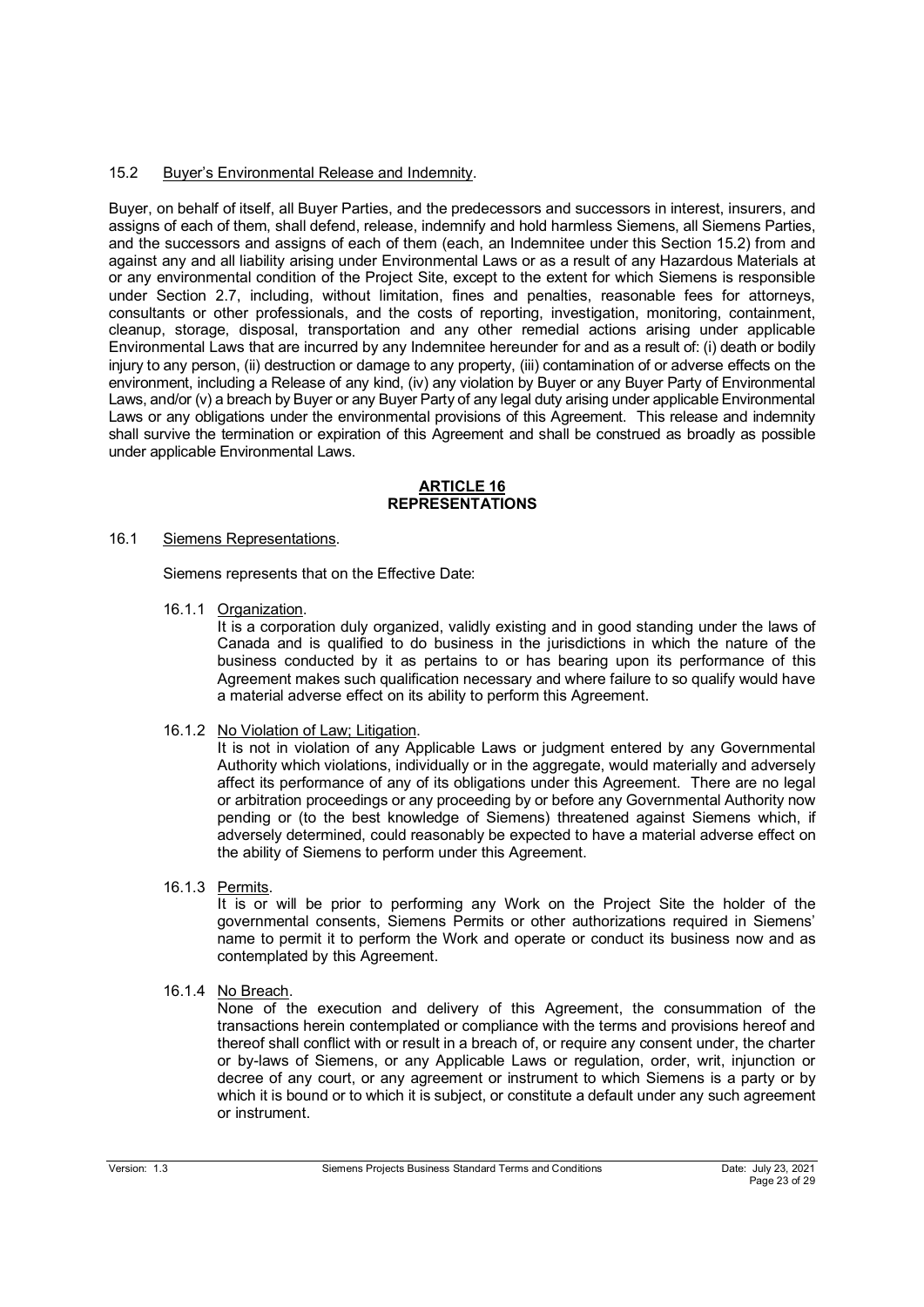## 16.1.5 Corporate Action.

It has all necessary power and authority to execute, deliver and perform its obligations under this Agreement; the execution, delivery and performance by Siemens of this Agreement have been duly authorized by all necessary action on its part; and this Agreement has been duly and validly executed and delivered by Siemens and constitutes the legal, valid and binding obligation of Siemens enforceable in accordance with its terms, except as the enforceability thereof may be limited by bankruptcy, insolvency, reorganization or moratorium or other similar laws relating to the enforcement of creditors' rights generally and by general equitable principles.

## 16.2 Buyer's Representations

Buyer represents that on the Effective Date:

16.2.1 Organization.

It is a as identified in the Proposal and is duly organized, validly existing and in good standing under the laws of the Territory or Province identified in the Proposal, and is qualified to do business in all jurisdictions in which the nature of the business conducted by it as pertains to or has bearing upon its performance of this Agreement makes such qualification necessary and where failure to so qualify would have a material adverse effect on its ability to perform this Agreement.

16.2.2 No Violation of Law; Litigation.

It is not in violation of any Applicable Laws or judgment entered by any Governmental Authority which violations, individually or in the aggregate, would materially and adversely affect its performance of any of its obligations under this Agreement. There are no legal or arbitration proceedings or any proceeding by or before any Governmental Authority now pending or (to the best knowledge of Buyer) threatened against Buyer which, if adversely determined, could reasonably be expected to have a material adverse effect on the ability of Buyer to perform under this Agreement.

16.2.3 No Breach.

None of the execution and delivery of this Agreement, the consummation of the transactions herein contemplated or compliance with the terms and provisions hereof and thereof shall conflict with or result in a breach of, or require any consent under, the governing documents of Buyer, or any Applicable Laws or regulation, order, writ, injunction or decree of any court, or any agreement or instrument to which Buyer is a party or by which it is bound or to which it is subject, or constitute a default under any such agreement or instrument.

## 16.2.4 Corporate Action.

It has all necessary power and authority to execute, deliver and perform its obligations under this Agreement; the execution, delivery and performance by Buyer of this Agreement have been duly authorized by all necessary action on its part; and this Agreement has been duly and validly executed and delivered by Buyer and constitutes the legal, valid and binding obligation of Buyer enforceable in accordance with its terms, except as the enforceability thereof may be limited by bankruptcy, insolvency, reorganization or moratorium or other similar laws relating to the enforcement of creditors' rights generally and by general equitable principles.

16.2.5 Permits.

It is or will be prior to the commencement of performance of any Work by Siemens on the Project Site the holder of all governmental consents, Buyer Permits or other authorizations required to permit it to undertake and operate its business and the Project as contemplated by this Agreement.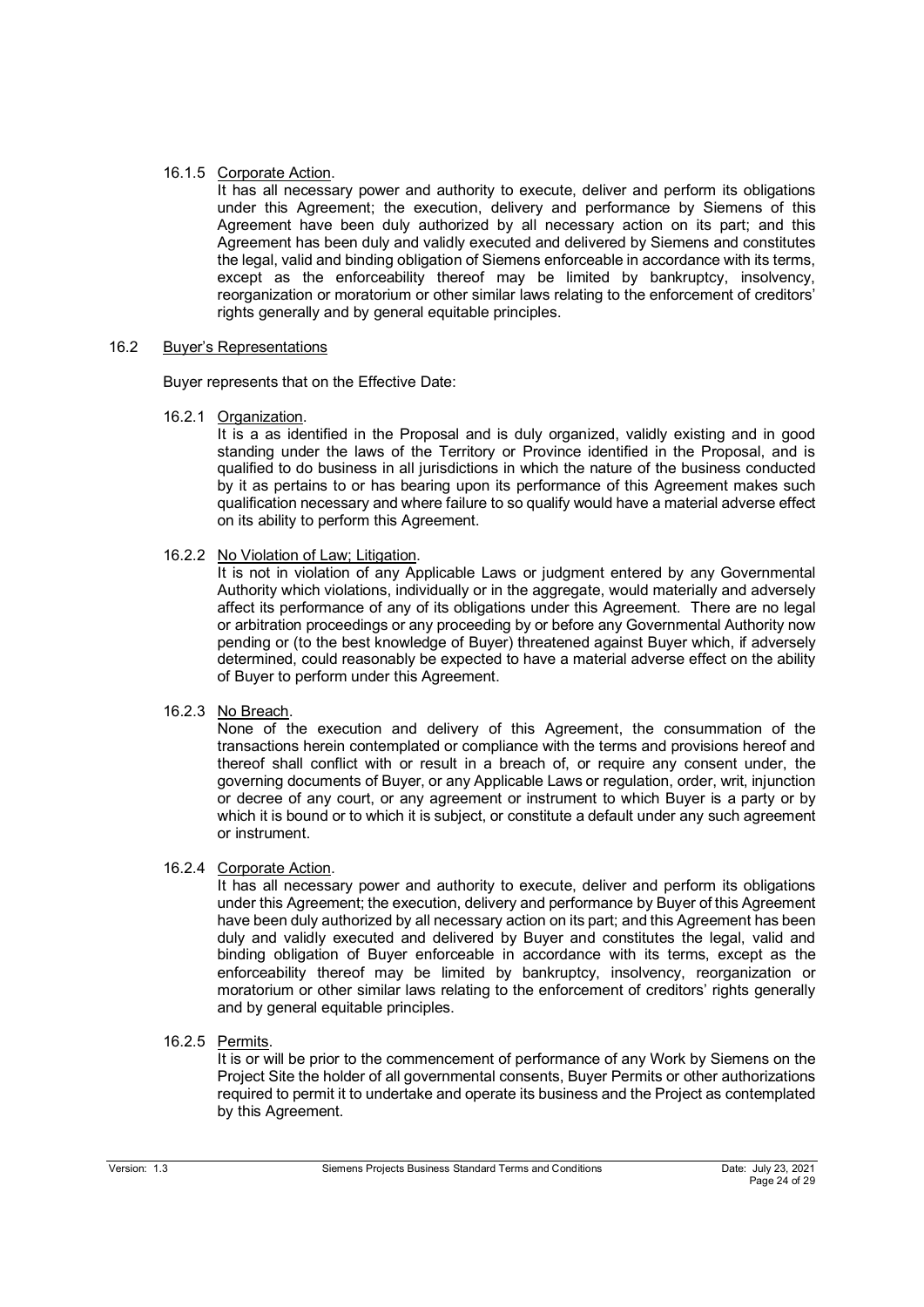## 16.2.6 Nuclear.

Unless expressly authorized in writing by Siemens, the Equipment must not be used in or in connection with a nuclear facility or application. If Buyer uses any Equipment in connection with any nuclear facility or activity, it does so at its own risk and Buyer will indemnify, defend and hold Siemens harmless, and waives and will require its insurers to waive all right of recovery against Siemens for any damage, loss, destruction, injury or death resulting from a "nuclear incident," as defined in the Atomic Energy Act of 1954, as amended, whether or not due to Siemens' negligence. Siemens' consent to Buyer's use of the Equipment in connection with any nuclear facility or application will be subject to additional terms and conditions that Siemens deems necessary to protect its interests.

## **ARTICLE 17 PATENT AND COPYRIGHT INFRINGEMENT**

Siemens will, at its option and expense, defend or settle any suit or proceeding brought against Buyer based on an allegation that any Equipment or use thereof for its intended purpose constitutes an infringement of any Patent Cooperation Treaty country member's patent or misappropriation of a third party's trade secret or copyright in the country where the Equipment is delivered by Siemens. Buyer will promptly give Siemens written notice of the suit or proceeding and the authority, information, and assistance needed to defend the claims. Buyer shall not acknowledge any such third party proceedings defined under this Article 17. Siemens shall have the full and exclusive authority to defend and settle such claim(s) and will pay the damages and costs awarded in any suit or proceeding so defended. Buyer shall not make any admission(s) which might be prejudicial to Siemens and shall not enter into a settlement without Siemens' consent. Siemens is not responsible for any settlement made without its prior written consent. If the Equipment, or any part thereof, as a result of any suit or proceeding so defended is held to constitute infringement or its use by Buyer is enjoined, Siemens will, at its option and expense, either: (i) procure for Buyer the right to continue using said Equipment; (ii) replace it with substantially equivalent non-infringing Equipment; or (iii) modify the Equipment so it is non-infringing.

Siemens will have no duty or obligation under this Article 17 if the Equipment is: (i) supplied according to Buyer's design or instructions and compliance therewith has caused Siemens to deviate from its normal course of performance; (ii) modified by Buyer or its contractors after delivery; or (iii) combined by Buyer or its contractors with devices, methods, systems or processes not furnished hereunder and by reason of said design, instruction, modification, or combination a suit is brought against Buyer. In addition, if by reason of such design, instruction, modification or combination, a suit or proceeding is brought against Siemens, Buyer must protect Siemens in the same manner and to the same extent that Siemens has agreed to protect Buyer under this Article 17.

THIS ARTICLE 17 IS AN EXCLUSIVE STATEMENT OF SIEMENS' DUTIES AND BUYER'S REMEDIES RELATING TO PATENTS, TRADE SECRETS AND COPYRIGHTS, AND DIRECT OR CONTRIBUTORY INFRINGEMENT THEREOF.

### **ARTICLE 18 CONFIDENTIALITY**

(a) Both during and after the term of this Agreement, the parties will: (i) treat as confidential all information obtained from the disclosing party, (ii) use such confidential information for its intended purpose only, and (iii) all information compiled or generated by the disclosing party under this Agreement for the receiving party, including but not limited to business information, manufacturing schedule information, technical data, drawings, flow charts, program listings, software, plans and projections. Neither party may disclose or refer to the work to be performed under this Agreement in any manner that identifies the other party without advance written permission. However, Siemens has the right to share confidential information with its Affiliates and subcontractors, provided those recipients are subject to the same confidentiality obligations set forth herein.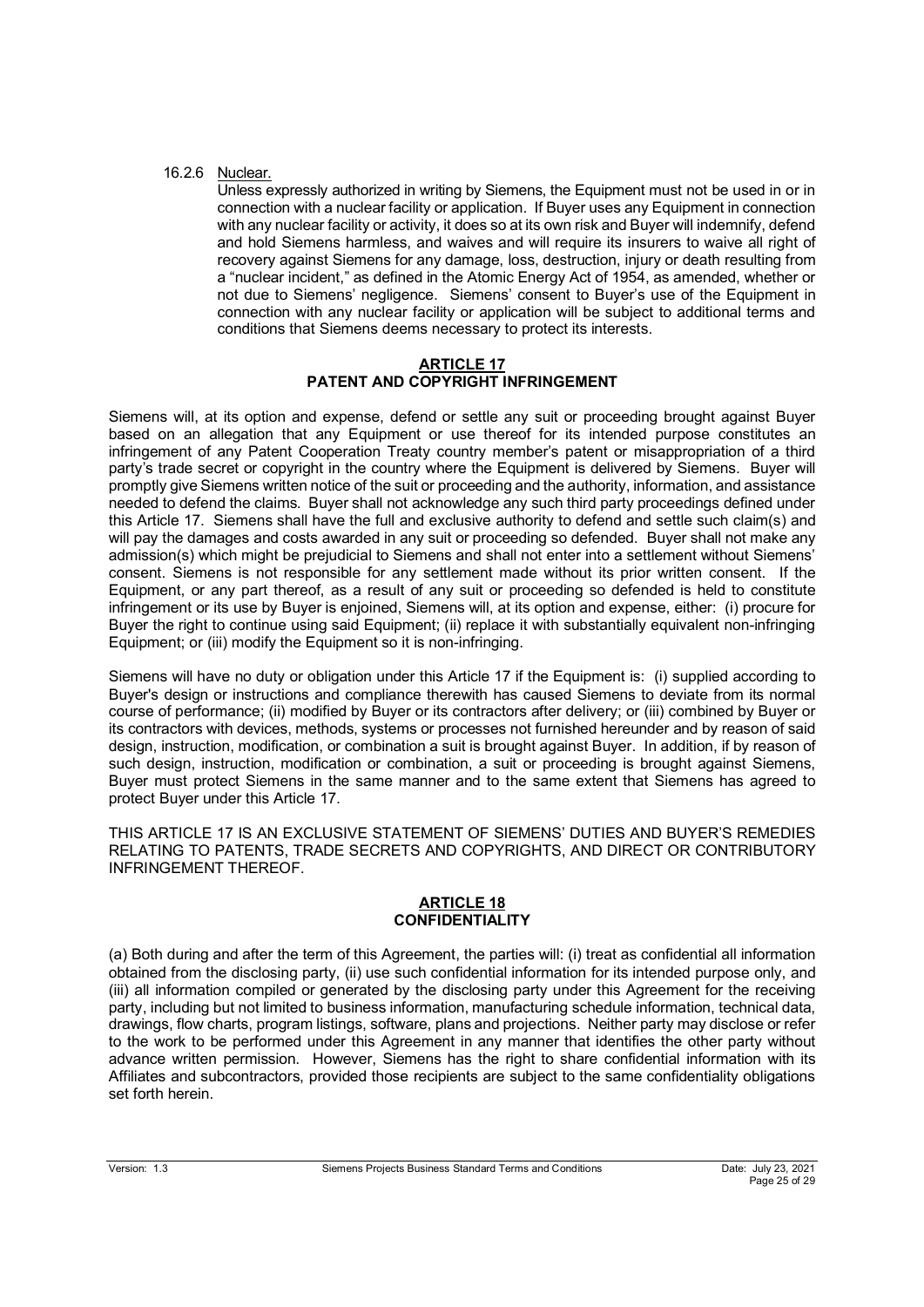(b) Nothing in this Agreement requires a party to treat as confidential any information which: (i) is or becomes generally known to the public, without the fault of the receiving party; (ii) is disclosed to the receiving party, without obligation of confidentiality, by a third party having the right to make such disclosure; (iii) was previously known to the receiving party, without obligation of confidentiality, which fact can be demonstrated by means of documents which are in the possession of the receiving party upon the date of this Agreement; (iv) was independently developed by receiving party or its representatives, as evidenced by written records, without the use of discloser's confidential information; or (v) is required to be disclosed by law, except to the extent eligible for special treatment under an appropriate protective order, provided that the party required to disclose by law will promptly advise the originating party of any requirement to make such disclosure to allow the originating party the opportunity to obtain a protective order and assist the originating party in so doing.

## **ARTICLE 19 MISCELLANEOUS PROVISIONS**

# 19.1 Entire Agreement.

This agreement, including Attachment "A" and all Exhibits thereto (the "Agreement") contains the entire understanding of the Parties with respect to the subject matter hereof and supersedes all prior and/or contemporaneous agreements and commitments with respect thereto. There are no other understandings, oral or written, nor other terms or conditions and neither Party has relied upon any representation, express or implied, not contained in this Agreement. Any modification to the Agreement must be in writing and executed by both Parties.

## 19.2 Applicable Law and Jurisdiction.

This Agreement is governed by and construed in accordance with the laws of the Province of Ontario, without regard to its conflict of laws principles. The application of the United Nations Convention on Contracts for the International Sale of Goods is excluded. BOTH SIEMENS AND BUYER KNOWINGLY, VOLUNTARILY AND IRREVOCABLY WAIVE ALL RIGHTS TO A JURY TRIAL IN ANY ACTION OR PROCEEDING RELATED IN ANY WAY TO THIS AGREEMENT. Each party agrees that claims and disputes arising out of this Agreement must be decided exclusively in a federal or provincial court of competent jurisdiction located in a province in which either Buyer or Siemens maintains its principal place of business. Each party submits to the personal jurisdiction of such courts for the purpose of litigating any claims or disputes.

## 19.3 Notice.

All notices, reports, demands, claims, elections, requests and other official communications required or permitted by this Agreement or by law to be served upon or given to a Party by the other Party shall be in writing signed by the Party giving such notice and shall be deemed duly served, given to and received by the other Party when delivered by first class registered or certified mail, return receipt requested, postage prepaid, or by a nationally recognized courier, in each case addressed to those respective representatives of each Party as identified in the Proposal.

The Parties, by like notice in writing, may designate, from time to time, another address, addressee or office to which notices shall be delivered pursuant to this Agreement, which change of address shall become effective five (5) Business Days after delivery of such Notice.

## 19.4 No Rights in Third Parties.

Except as otherwise expressly provided herein, this Agreement and all rights hereunder are intended for the sole benefit of the Parties and shall not imply or create any rights on the part of, or obligations to, any other Person, except as specifically provided herein with respect to Subcontractors.

## 19.5 Compliance with Laws.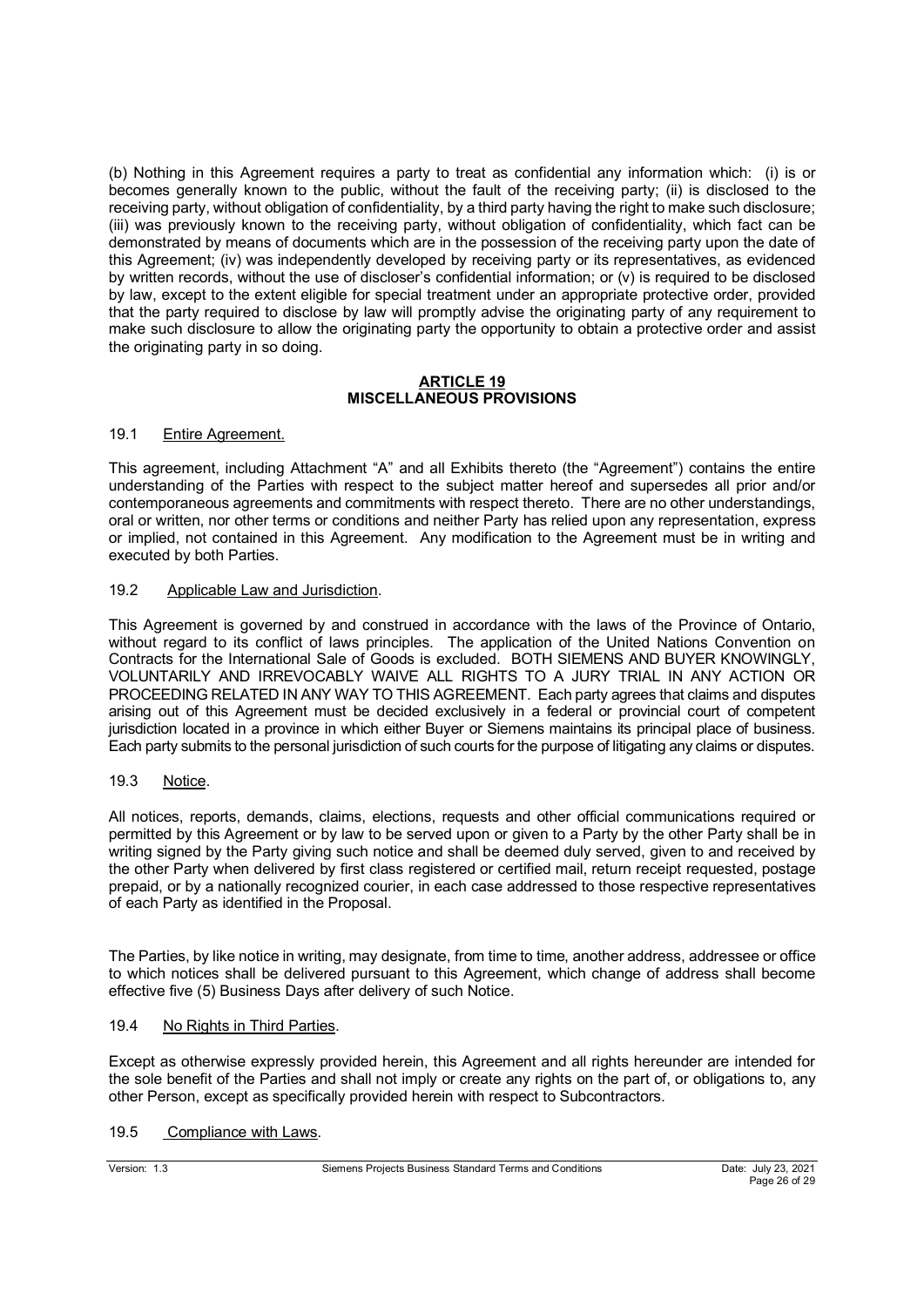The Parties agree to comply with all Applicable Laws, including but not limited to those relating to the manufacture, purchase, resale, exportation, transfer, assignment or use of the Equipment.

## 19.6 Conflicting Provisions.

In the event of any inconsistencies in this Agreement, the following order of precedence in the interpretation hereof or resolution of such conflict hereunder shall prevail:

- (1) Duly authorized and executed Scope Change Orders and written amendments to the Agreement executed by both Parties, with the latest ones having precedence over the earlier ones;
- (2) This Agreement including Attachment "A" as equal priority; and
- (3) The Exhibits to this Agreement or Attachment "A."

Any differing or additional terms and conditions in any purchase order, invoice, sales order acknowledgement or other document are of no force and effect unless specifically accepted in writing by the Parties. Siemens' failure to object to any such additional, different or conflicting terms does not operate as a waiver of the terms of this Agreement.

## 19.7 Right of Waiver.

Each Party, in its sole discretion, shall have the right, but shall have no obligation, to waive, defer or reduce any of the requirements to which the other Party is subject under this Agreement at any time; provided, however, that such waiver is in writing. Any failure of any Party to enforce any of the provisions of this Agreement or to require compliance with any of its terms at any time during the pendency of this Agreement shall in no way affect the validity of this Agreement, or any part hereof, and shall not be deemed a waiver of the right of such Party thereafter to enforce any and each such provision.

### 19.8 No Partnership Created.

Nothing contained in this Agreement shall be construed as constituting a joint venture or partnership between Siemens and Buyer.

### 19.9 Captions; Shortened Names for Convenience.

The captions contained in this Agreement are for convenience of reference only and in no way define, describe, extend or limit the scope of intent of this Agreement or the intent of any provision contained herein. Similarly, the references to "Buyer" and "Siemens" in this Agreement are shorthand used for convenience only.

### 19.10 Counterparts and Facsimile Execution.

This Agreement may be signed in any number of counterparts and each counterpart shall represent a fully executed original as if signed by both Parties, with all such counterparts together constituting but one and the same instrument. Facsimile or electronic pdf signatures of the Parties shall be deemed to constitute original signatures, and executed facsimile copies hereof shall be deemed to constitute duplicate originals.

### 19.11 Joint Effort.

Preparation of the Agreement has been a joint effort of the Parties and the resulting document shall not be construed more severely against one of the Parties than against the other. Each Party represents that it has obtained the professional advice (including legal, tax and accounting advice on Applicable Laws and regulations) as it has deemed appropriate or convenient.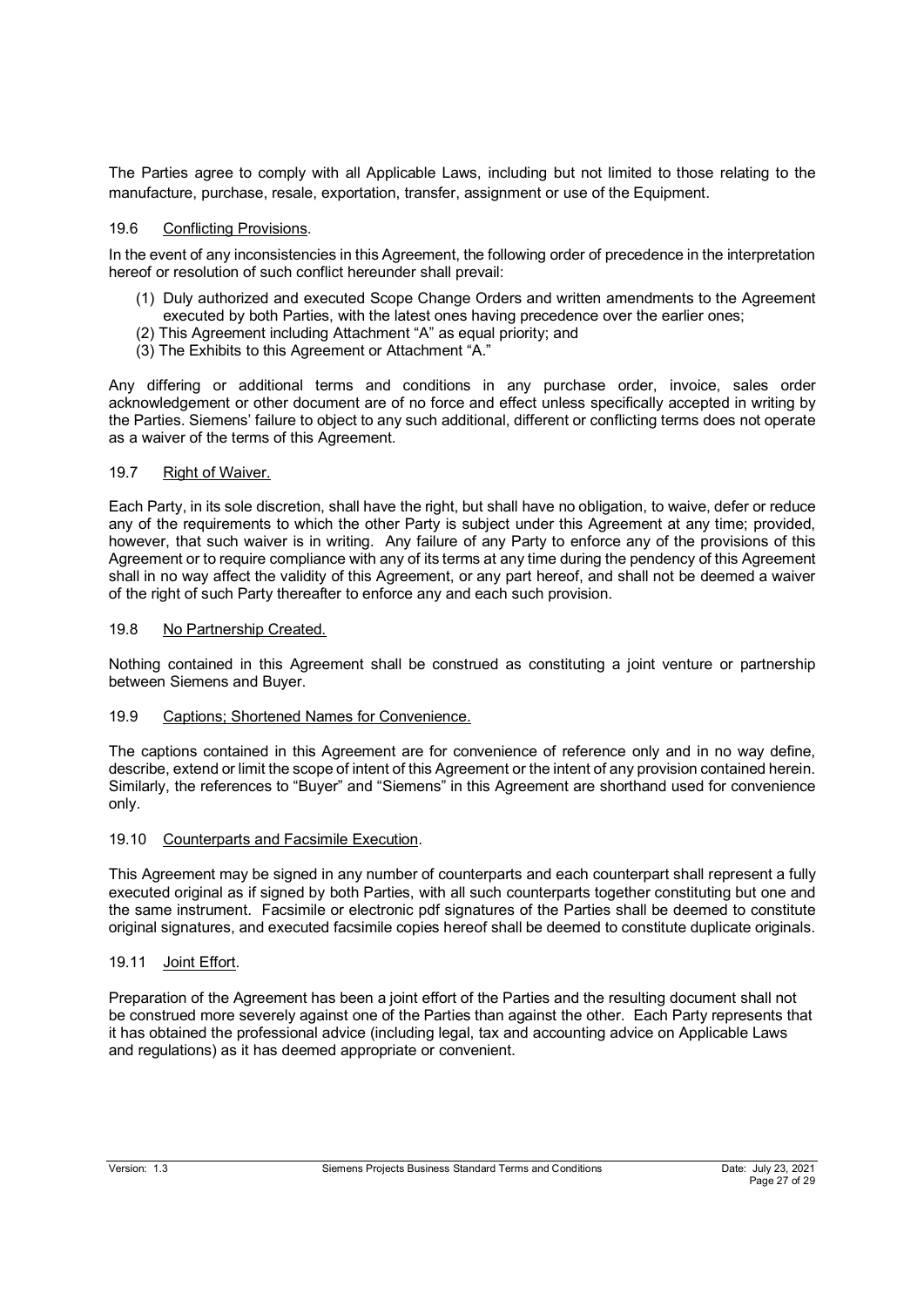## 19.12 Appendixes.

All appendixes, attachments, or exhibits referenced in this Agreement shall be incorporated into this Agreement by such reference and shall be deemed to be an integral part of this Agreement.

## 19.13 Rules of Interpretation.

In the interpretation of the Agreement, unless the context specifically otherwise requires, the following rules shall apply:

- (a) words importing persons shall include firms and corporations and vice versa;
- (b) words importing the singular shall include the plural and vice versa;
- (c) the headings to the Articles or Sections are for convenience only and do not affect the interpretation of the Agreement; and
- (d) all references to documents or other instruments include all amendments and replacements thereof and supplements thereto, to the extent such amendments, replacements and supplements have been incorporated into the Agreement by means of a Scope Change Order.

### 19.14 Communications.

Unless otherwise specified, wherever provision is made for the giving or issue of any notification, instruction, consent, approval, certificate or determination by any person, such communication shall be made in the form of a notice. The word "notify" and "notification" shall be construed accordingly.

## 19.15 Hiring.

If, during or within ninety (90) days after the term of this Agreement, Buyer engages any Siemens employee who has performed work under this or any other agreement between Buyer and Siemens, Buyer shall pay Siemens an amount equal to the employee's latest annual salary.

### 19.16 Non-waiver of Default.

Each shipment made hereunder shall be considered a separate transaction. In the event of any default by Buyer, Siemens may decline to make further shipments. If Siemens elects to continue to make shipments, Siemens' actions shall not constitute a waiver of any default by Buyer or in any way affect Siemens' legal remedies for any such default. Any waiver of Siemens to require strict compliance with the provisions of this contract shall be in writing and any failure of Siemens to require such strict compliance shall not be deemed a waiver of Siemens' right to insist upon strict compliance thereafter.

### 19.17 Non-Waiver.

Any waiver by a party of strict compliance with this Agreement must be in writing, and any failure by the parties to require strict compliance in one instance will not waive its right to insist on strict compliance thereafter.

### 19.18 Modification of Terms.

This Agreement may only be modified by a written instrument signed by authorized representatives of both parties.

### 19.19 Assignment.

Neither party may assign all or part of this Agreement, or any rights or obligations under this Agreement, without the prior written consent of the other; but either party may assign its rights and obligations, without recourse or consent, to any parent, wholly owned subsidiary, or affiliate or affiliate's successor organization